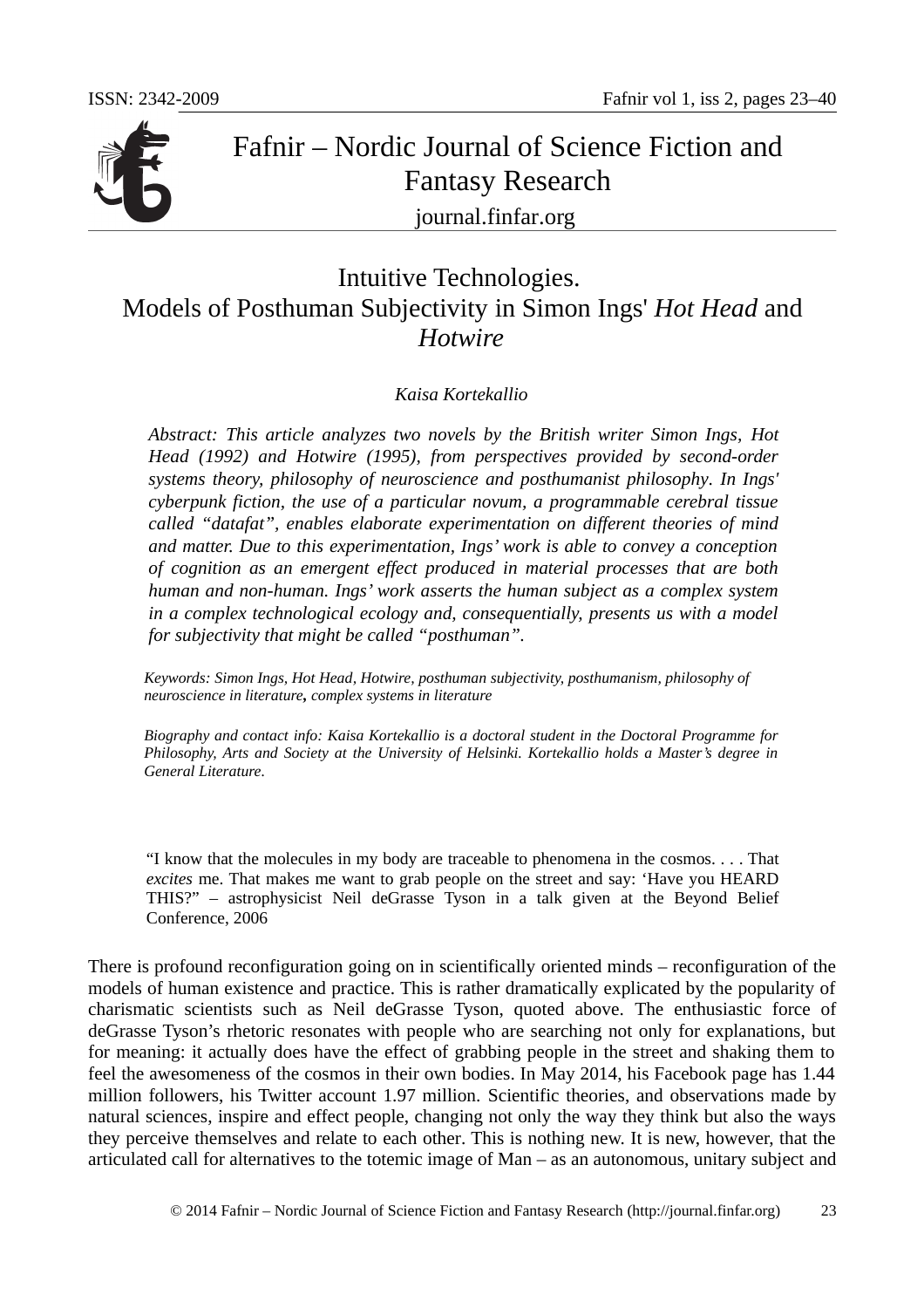the master of all things natural  $-$  can now be heard in public discussions rather than just in postmodern cultural discourse. The capitalized "Man" no longer provides a useful model for identification – rather, there is an acute need for non-anthropocentric models of thought and practice. In search of a functional model of operating in the complex technological, ecological and social environments, many people turn to science – and scientists, such as deGrasse Tyson, who can craft information into intuitively meaningful sentences.

Some people take the additional step of approaching science through cultural criticism. The paradigmatic shift from humanist and idealist models of thought to scientific and materialist thinking has not passed humanists unnoticed: it is the driving force behind many contemporary philosophical approaches, such as the different critiques of classical humanism (see Soper, Sheehan), and interdisciplinary work in fields such as ecocriticism, cognitive literary studies, Darwinist literary studies, literature and science, animal studies and feminist science studies (see Åsberg et al 222). Conversations about the ideologies and assumptions present in scientific discourse and practices have been lead for decades by critics such as N. Katherine Hayles, Evelyn Fox Keller and Donna J. Haraway.

Still, there is more work to be done. One of the areas that call for a more detailed mapping is the construction and mutation of subjective experience, especially in the literature most interested in the scientific mode of thought: science fiction. In contemporary philosophy, there are innumerable theoretical approaches to subjectivity, and the modern and postmodern representations of subjective experience have been thoroughly studied in scholarship focusing on "mainstream" literary fiction. The study of science fiction, however, has not taken up the challenge in quite the same way – partly due to the preconception that science-fictional characters are not interesting, philosophically speaking. They have been dubbed as flat rather than round, types rather than individuals, mere devices for presenting ideas and plot (see Mandala 119–124, Jones 171).

This may be true in many cases. However, there are works of science fiction that speculate not only about technological progression or scientific theories, but also about the potential and alternative developments of human subjectivity. I suggest that in the early novels of British writer Simon Ings, subjectivity is rewritten in particularly interesting ways. Ings' novels *Hot Head* (1992) and *Hotwire* (1995), combining technological speculation and gritty milieus with neurophilosophy and metafictional narration, can be characterized as late cyberpunk. Although Ings has been lauded as an original voice in the field of science fiction (and later as a writer of postmodern fiction closer to the literary mainstream) his work has not previously received attention from critics within the academy.

The primary goal of the article is to show how ideas derived from second-order systems theory and cognitive science are involved in the represented experience of fictional characters, and how this process relates to the concept of "posthuman" In particular, I focus on analyzing how the model of subjects as complex systems evokes a sense of posthuman subjectivity. I argue that 1) science fiction literature is essential for understanding the on-going reassessment of human subjectivity in relation to non-human systems, and 2) that Ings' novels *Hot Head* and *Hotwire* provide a particularly profound model of posthuman subjectivity. All in all, the article is an attempt at applying a posthumanist approach to the study of literature.

The method of analysis in this article is far from perfect. There are brilliant analytical tools and concepts developed in cognitive narratology and cognitive stylistics, and utilizing them would definitely provide a deeper understanding of represented experience. However, at the time of conducting my analyses, I was still unsure of the ideological underpinnings of these approaches, and wanted to avoid blind commitment to traditions. As a result, except for the occasional use of narratological concepts, the reading follows loose intuitive logic based on metaphorical and analogical thinking. I am tracing certain structures of thought – resonant similarities between Ings'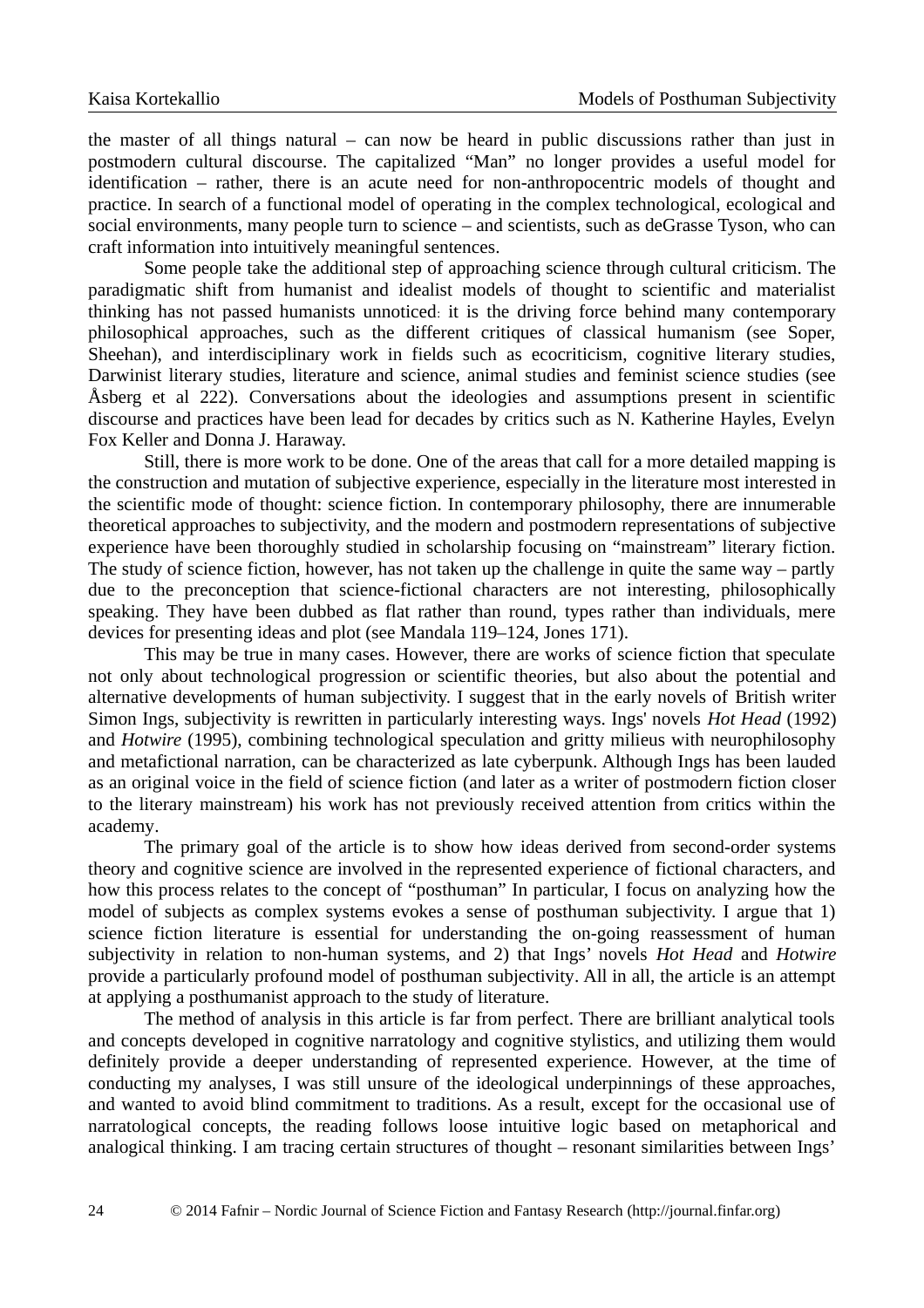narration and scientific theories. This logic is inspired by the insightful readings made by N. Katherine Hayles (in *How We Became Posthuman*) and Sherryl Vint (in *Bodies of Tomorrow*).

The questioning also employs a phenomenological mode: what could it mean, on the experiential level, to be posthuman? I approach fictional characters as potential models for subjectivity – as experimental positions for a curious reader. I am well aware that this immersive approach involves the risk of antropomorphizing textual constructs. I find the risk not only acceptable, but necessary. For me, the reflective flickering between alternative perspectives  $$ reading characters as people and as processes – is an integral part of the job description of a literary researcher.

The article involves a heavy load of references to scientific theorization. Even though my approach allows for no in-depth analysis of most theoretical aspects, I find it necessary to work towards a synthesis that involves perspectives from both natural sciences and humanities. This stance is dictated by the source material at hand: in order to fully appreciate the complexity of this sort of science fiction, the research needs to be informed by a multitude of approaches. In his fiction, Simon Ings samples the theories of complex systems and cognition and integrates them into a postmodern literary narrative. To leave out the natural-scientific aspect of this elaborate construction would be neglectful. By utilizing multiple perspectives – provided by second-order systems theory, the philosophy of neuroscience and posthumanist theory  $-1$  also hope to convey some of the challenges ingrained in the posthumanist mode of thought.

#### **Posthumanist Thought and the Search for Posthuman Subjectivities**

The crisis of humanism has informed new conceptions of embodied human subjects – as biological and phenomenological, social and environmental beings. In recent years, theorization identifying as posthumanist has worked towards modeling subjectivity in ways that can acknowledge the many roles non-human entities and systems play in the formation of subjectivity. Posthumanist models of subjectivity have drawn on both the tradition of systems-theoretical (cybernetic) thinking and poststructuralist philosophical discourse. As a result, the models often emphasize the processual and material aspects of subjectivity.

Despite differences in disciplinary background and methodology, the common ground for contemporary posthumanist thinkers seems to be the critique of certain dualist and idealist strains in the tradition of humanism. Whether posthumanist thinking focuses on questions of nonhuman and animal agency and the feminist critique of scientific practices (see Åsberg et al.) or the systems-theoretical approaches to culture and fiction (Clarke, *Posthuman Metamorphosis*; Wolfe), there is an ongoing search for theories and models of subjectivity that can articulate life, consciousness, action and emotion in materialist and non-anthropocentrist terms. In this search, posthumanist thinkers often engage in conversation with natural sciences and technology studies (with variable amounts of interdisciplinary critique). The tradition of interdisciplinarity goes back to the early development of cybernetics in the 1940s, and especially to the Macy Conferences that brought together scholars from fields ranging from psychology and anthropology to mathematical physics and information technology (see Hayles, Clarke and Hansen).<sup>[1](#page-2-0)</sup>

The "post" in "posthumanism" should not be considered as a total break from the tradition of humanism, but as a critical deconstruction of it – in the sense of Lyotard's paradoxical

<span id="page-2-0"></span><sup>1</sup> Another major current of influence to posthumanist thought consists of the work of materialist and empiricist philosophers – from Leibniz, Hume and Spinoza to Foucault, Deleuze and Guattari. This genealogy has lead to coining the term "new materialism", referring to a philosophical approach intertwined with posthumanist thought. Posthumanist discussions (especially the strains that emphasize animal ethics) are also closely linked to different forms of cultural activism such as the animal rights movement and deep ecology. For two exemplary accounts on genealogies of posthumanism, see Neil Badmington's introduction to the reader *Posthumanism* and the editors' introduction to NORA Magazine's issue on "post-humanities".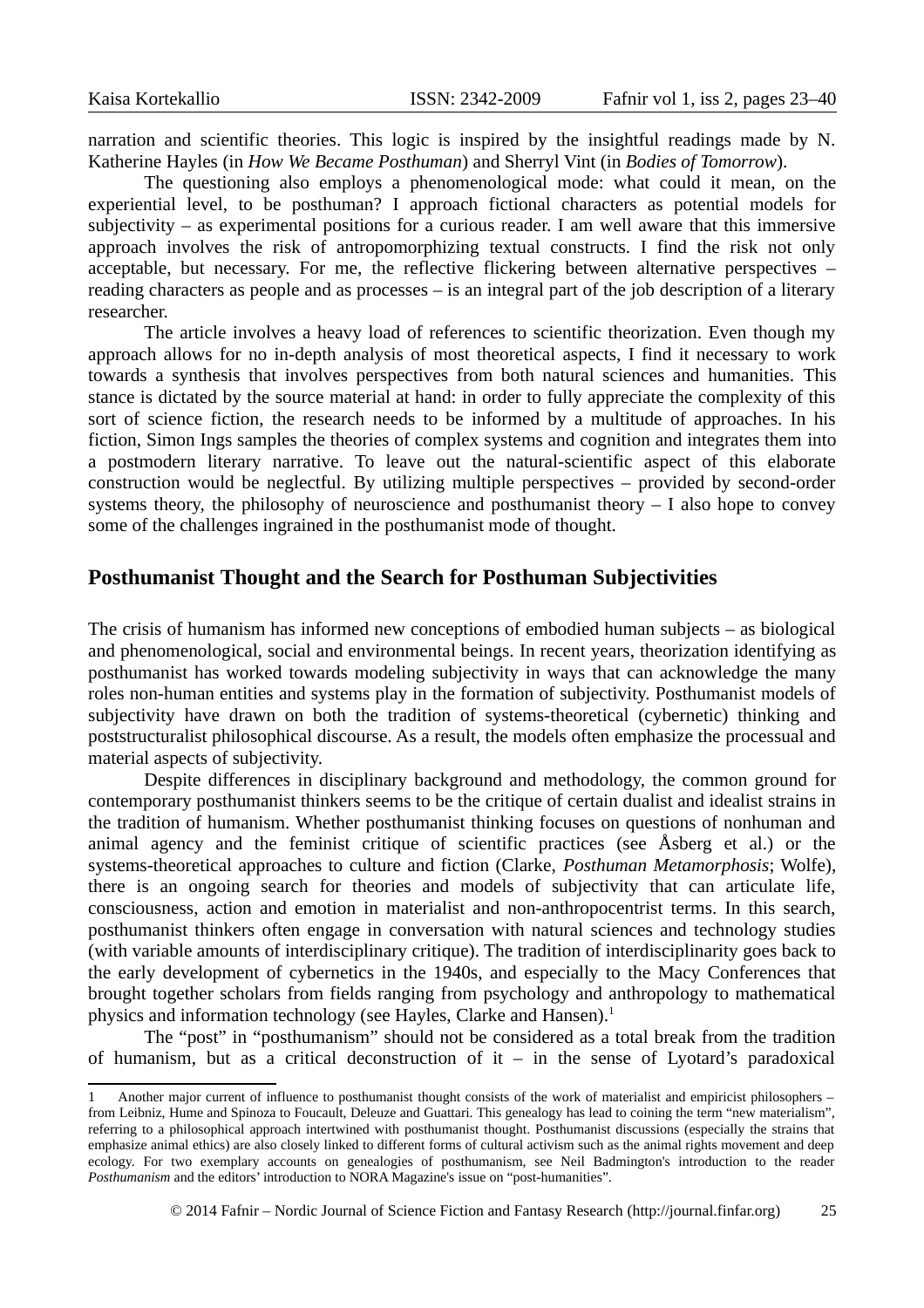postmodernism that happens both before and after modernism (Wolfe xiv-xv) or as a critical position inescapably rooted in humanist assumptions and language (Rabinowitz 42–43). In Cary Wolfe's formulation, posthumanism happens "before" humanism

in the sense that it names the embodiment and embeddedness of the human being in not just its biological but also its technological world, the prosthetic coevolution of the human animal with the technicity of tools and external archival mechanisms (such as language and culture) . . . and all of which comes before that historically specific thing called 'the human' that Foucault's archaelogy excavates  $(xv)^2$  $(xv)^2$ .

On the other hand, posthumanism happens "after" humanism as the historical phenomenon of reconceptualizing the human as entangled in technological, medical, informational and economic networks – and the call for a new paradigm of thought to account for these entanglements (xv-xvi).

Often (but not always) the posthumanist discussion is centered around the term "posthuman" – both as a general adjective implying a mode of thought and practice that rewrites the meaning of the word "human" and as a speculative figure, "the posthuman" In both syntactic forms, the posthuman evokes a plethora of alternatives to current models of humanity and subjectivity. In the discussions emphasizing the liberating aspects of technology, the posthuman is a futuristic figure that has transcended the boundaries of nature, finitude and biological embodiment: "the fully technologized successor species to organic *Homo sapiens*" (Graham 9). This transhumanist notion of inevitable advent of the superhuman is what Elaine Graham wanted to question with her formulation "post/human", to which she attributes a dual function: "The post/human is that which both confounds but also holds up to scrutiny the terms on which the quintessentially human will be conceived" (11). The dual function makes the post/human an analytical device, a shifting node in a dynamic web of conversation. This nonessentialist view has been quite popular among posthumanist scholars after Graham's formulation. It is also what makes the term posthuman – even without the cautionary forward slash – so useful for philosophical discussion. In posthumanist thought, "posthuman" denotes above all a change in conceptualizing human subjectivity.

In this article, the use of the terms "posthuman" and "posthuman subjectivity" carries the full weight of the contexts and functions discussed above – and hopefully adds to it. Adding "subjectivity" to "posthuman" is in itself quite problematic, as R. L. Rutsky, among others, has noted. "The subject" has traditionally signified the one in control, the ruler of a world of objects. To control or to be controlled, to be the subject or an object – this dualism has prevailed. According to Rutsky, overcoming this dualism is a central challenge to posthumanist thought:

[T]he human subject can only conceive of itself in opposition to the random, just as it seeks to control the body, dominate the material world, and narrativize history. On the other hand, any notion of the posthuman that is to be more than merely an extension of the human, that is to move beyond the dialectic of control and lack of control, superhuman and inhuman, must be premised upon a mutation that is ongoing and immanent. From this perspective, there can be no such thing as a posthuman subject - at least, not in the traditional sense of an individualized, unitary and autonomous subject. (Rutsky 111.)

The problem of posthuman subjectivity is also approached in second-order systems theory  $-$  or, as Bruce Clarke and Mark B. N. Hansen prefer to call it, neocybernetics. Neocybernetics, highly uninterested in individualized subjects, shifts the emphasis of observation to the networks of connections among systems and environments, both living and nonliving. From this perspective, the subject appears to be only a convention of Western metaphysics, "an amalgamation" or a

<span id="page-3-0"></span><sup>2</sup> Andy Clark would even claim that this very openness to "multiple mergers and coalitions" is what distinguishes *Homo sapiens* as a species (*Natural Born Cyborgs* 7).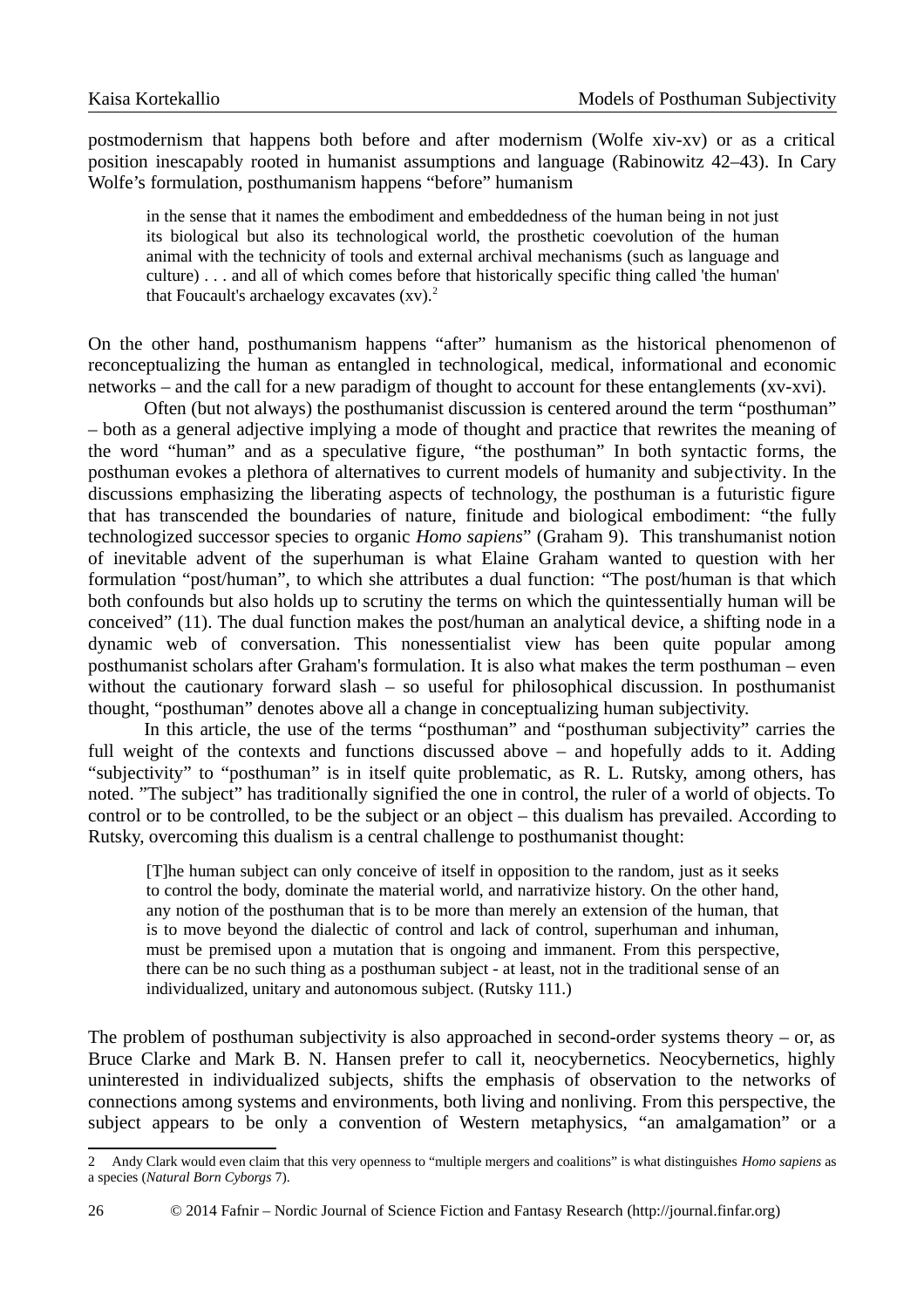"noumenal unity" which deserves no further attention. (Hansen 6.) It is important to note that in systems theory, the definition of a system always involves selection: the boundaries that define a system such as "a human individual" are dependable on the question you want to ask. For a neocyberneticist, the subject is only a matter of distinction: instead of an individual, one can decide to focus on the various psychic and social systems that constitute an individual, or on the interaction and collaboration between an individual and its environment. The individual is dividable and mergeable. What makes this shift of emphasis urgent in the eyes of the neocyberneticists is the increasing complexification of the living environment.

In today's computational world, countless instances of human agency  $-$  even those as mundane as making online credit card and mortgage payments, monitoring information about the weather or the stock market, even writing letters and sending messages – occur against the backdrop of complex computational infrastructures, which geographer Nigel Thrift has christened with the felicitous name of the "technological unconscious". (Hansen 117.)

For Hansen, the central challenge for contemporary cultural theorists involves the inevitable hybridity of systems and environments: how to both recognize the certain consistency of the "human mindbody" and to account for the certain non-autonomy resulting from its reliance to informationally complex environments (ibid.). Hansen's proposal for accounting for this dynamic is the concept of "system-environment hybrids" or "SEHs" couplings that "realize their autonomy . . . through a constitutive relation with alterity". In SEHs, the environmental component cannot be considered as merely supportive of or trivial to the system. (115.)

In cultural theory, the unavoidable and constitutive relation to the (technological) environment has been approached through concepts such as the cyborg and the hybrid. Neomaterialist theorist Rosi Braidotti addresses the contingency of systemic boundaries by suggesting that the formation of subjectivity (on an experiential level) also involves a process of distinction and selection. In Braidotti's poetic formulation, the experience of any unitary subjectivity, of a grammatical "I", is a "fictional choreography" (*Metamorphoses* 22). Braidotti writes:

The subject is a process, made of constant shifts and negotiations between different levels of power and desire, that is to say wilful choice and unconscious drives. Whatever semblance of unity there may be, is no God-given essence, but rather the fictional choreography of many levels into one socially operational self. (Ibid.)

In this line of thought, every self is fictional – constructed and operated according to models or schemas that are, in turn, constructed and transformed by social, cultural, psychological and biological forces (*Metamorphoses* 13). Despite the notion of fictionality, Braidotti still sees subjectivity as a valuable ethical and political category. She even promotes the idea of "alternative figurations" or *conceptual personae* (in the deleuzian sense) as empowering or affirmative "signposts for specific geopolitical and historical locations" (*Posthuman* 164). The constructivist view on subjectivity can be used as an opportunity for intentional change.

Considered together, these theories pose a challenge. Even if one accepts the idea of the subject as a process or an effect produced in the network of multiple systems and environments, will it always remain just that – an idea, an intellectual exercise? Can the posthumanist models of subjectivity actually be experienced subjectively? And, translated into a problem specific for the study of literature: can these models ever take the form of an identifiable literary character, when characters tend to be just that: individualized, unitary and autonomous, caught in the dialectic of control and lack of control?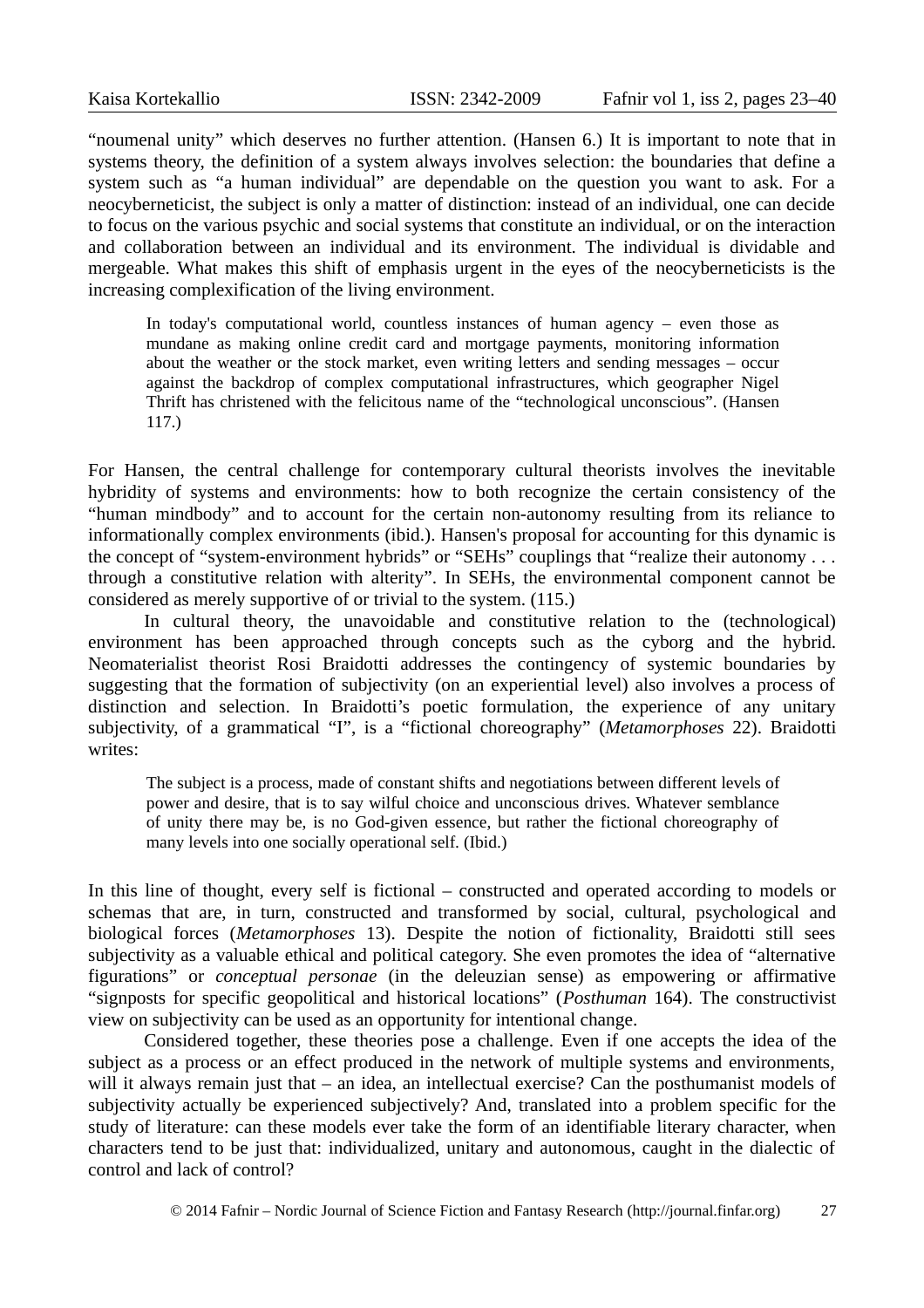These questions call for a deeper analysis of the relations between the traditions of humanism and modernity and the conventional form of literary character – a continuation of the work already started by such scholars as Daniel Punday, Genie Babb and David Porush. However, due to the restrictions of time and format, I must now approach them with a more thematic reading of Simon Ings' novels *Hot Head* and *Hotwire*. I start with an introduction to the representations of non-human systems and cognition in cyberpunk literature.

## **Cyberpunk and Cognitive Science**

In English-language popular culture, non-human intelligence has traditionally been depicted as threatening – whether it resides in technological, institutional or biological systems. The relation between a human individual and a non-human system has typically been that of opposition. Just think of such iconic fictions as *Brave New World* or *The Matrix* – both setting the original human personality against a nonpersonal threat. The function of the hero has been to resist assimilation (even when it is futile) and retain his individuality at all costs. In science-fictional literature, notable reactions to the apparent rise of non-human systems are paranoia about origins, as in Philip K. Dick's and William S. Burroughs' oeuvres (see Butler), and a form of escapism that hovers between technophilia and technophobia, as in gibsonian cyberpunk. [3](#page-5-0) As a counterreaction to the anthropocentric heroism of 1970's sf literature, the genre of cyberpunk problematized the relationship between human subjects and their technological others. In particular, it mockingly questioned the position of Man as the master of both nature and technological systems. For the cyberpunk protagonist, this often meant the loss of autonomy and control – and in some cases, also the loss of a unitary self-image. (See McGuirk, Slusser, Bukatman.)

Cyberpunk is often regarded as particularly hostile towards embodiment and materiality. Many cyberpunk texts depict the self-dissolving integration to computing systems as a sort of nirvana, as liberation from the constraints of flesh. As many critics have noted, this is a transhumanist view – it seeks not to decentralize or redefine the human subject but to extrapolate on it, resulting in superhuman or inhuman figures, not posthumans. (See Hayles, Wolmark, Parikka.) As Carol McGuirk has noted, the most novel feature of cyberpunk as a subgenre was its orientation towards the interior: whereas the tradition of "hard science fiction" sent its ships to explore outer space, cyberpunk turned to examine the vulnerable inner space of the human mind (114–115). This orientation is apparent also in Ings' work. What sets him apart from most cyberpunk writers is his remarkable interest towards phenomenological embodiment and cognitive science. Indeed, in reading Ings, a basic understanding of recent developments in cognitive science appears not only useful but crucial. Therefore, a short summary is needed.

In the classical theory of mind, the brain is the seat of human consciousness: a central commander, the subject in a world of objects. However, recent models have also emphasized the *embodied* and *environmental* aspects of cognitive activity, decentering the rational and conscious self. Andy Clark summarizes this process as a three-stage progression: The first stage (*classical cognitivism*) depicted the mind in terms of a central logic engine, symbolic databases and some peripheral "sensory" models. The key characteristics of this vision included the ideas of memory as retrieval from a stored symbolic database, problem solving as logical inference and cognition as centralized. The environment was seen just as a problem domain and the body as an input device. The *connectionist* view replaced these characteristics with the ideas of memory as pattern

<span id="page-5-0"></span><sup>3</sup> Of course, opposition is not the only way of articulating relations between humans and non-human systems in science fiction. There are literary works, such as Octavia E. Butler's Xenogenesis series, that posit the human subject as an integral part of a larger techno-biological ecology – works that do not determine subjectivity through modern notions of originality, individuality and autonomy. In Butler's texts, human subjectivity is produced in social and ecological processes. In this regard, Simon Ings' *Hot Head* and *Hotwire* are similar to Butler's work.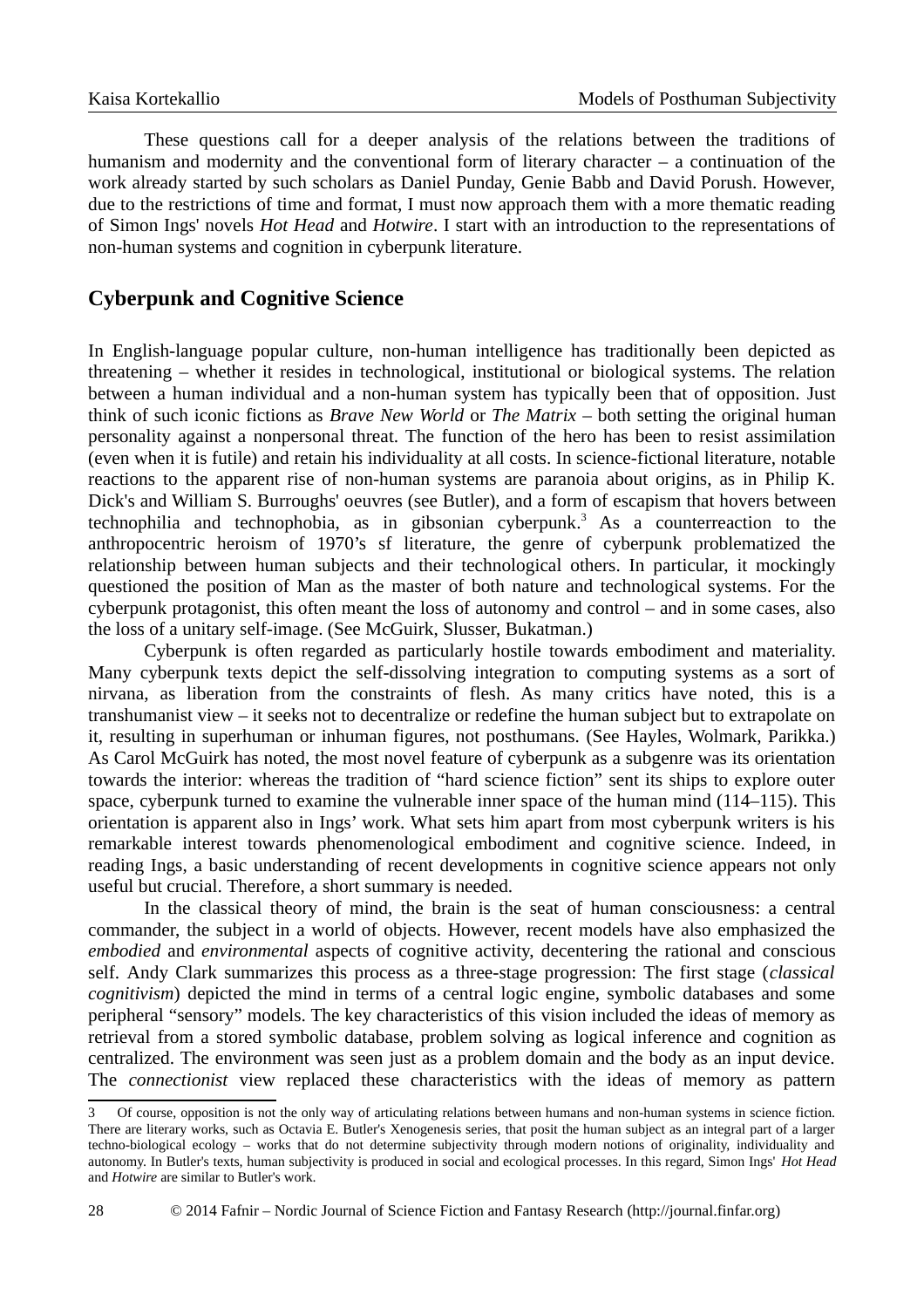re-creation, problem solving as pattern completion and pattern transformation, and cognition as increasingly decentralized. The third turn – the *emergentist* perspective – also took account of embedded and embodied cognition: the environment is seen as an active resource whose intrinsic dynamics can play important problem-solving roles, and the body is seen as part of the computational loop. Cognition is viewed, not as something "internal" but as a process that takes place in the complex interactions of body, world and brain. (*Being There* 83–84.) The third turn has also been called *embodied dynamicism* by Evan Thompson. As Thompson notes, all three approaches coexist in contemporary research, both separately and in hybrid forms. (*Mind in Life* 4.)[4](#page-6-0)

#### **Datafat and Models of Cognition in** *Hot Head*

Simon Ings' *Hot Head* (1992) can be considered as a literary application of the progression from disembodied central cognition to embodied distributed cognition. Written at a time when the embodied approach was just gaining a foothold in cognitive sciences and the philosophy of neuroscience (*The Embodied Mind* by Varela, Thompson and Rosch was published in 1991), Ings' novel describes the change of human subjectivity in relation to a series of computational systems. The virtual realities Ings envisions start from relatively logical command-control-systems and build up into rich complexities that cannot be consciously controlled by either human or artificial intelligence. Still, the characters in *Hot Head* strive for some form of control over environmental complexity, even a partial one – and end up using intuitive methods that are described as "magic".

From a systems-theoretical perspective, this process could be described as reducing the complexity of the environment in order to function. The process is tied to the neocybernetic concept of emergence as movement from the chaotically complex to the manageably complex: any particular system that emerges within an environment is necessarily less complex than that environment. In order to maintain its functionality and perpetuate itself, a system cannot process the whole complexity of the environment. It needs to maintain the processes of selection and generalization – there is no perception without cognitive models and categories. (Clarke and Hansen 10–12.)

In the corrupt, technology-driven and islamized early 21<sup>st</sup> Europe of *Hot Head*, the central character Malise Arnim is a cybernetic soldier implanted with a programmable cerebral tissue called *datafat*. There are two wars, both staged between humanity and a technological other: the first enemy is a conglomeration of mining robots in the Moon, driven to unexplainable rampage against the Earth (bombing down all major cities before being stopped), the other against a similar but bigger AI threat originating in Jupiter. As the enemies become more complex, so does the military technology used to enhance the soldiers.

Malise is taken through a series of transformations that restructure her subjectivity according to the computational systems she is coupled with. From the start, she is written as the object of manipulation – by her father, by her lover Seval, by the psychiatric institution that turns her into a soldier via a restorative video game, by the military that enhances her with datafat and removes it after the first war, and most prominently by Snow, the transhumanist Frankenstein-character who develops the second-generation datafat and uses it to turn Malise into what she considers the next step in evolution: "It's inevitable, unstoppable, as natural an evolutionary progression as the opposable thumb or walking upright" (HH 256–257). Malise is a typical cyberpunk protagonist: gifted, traumatized, abused and addicted. Unlike some of the more technophilic caricatures, though, her suffering is not alleviated by the immersion in virtual reality technologies. Instead, she finds

<span id="page-6-0"></span><sup>4 &</sup>quot;For cognitivism, the metaphor is the mind as digital computer; for connectionism, it is the mind as neural network; for embodied dynamicism, it is the mind as an embodied dynamic system." (*Mind in Life* 4.)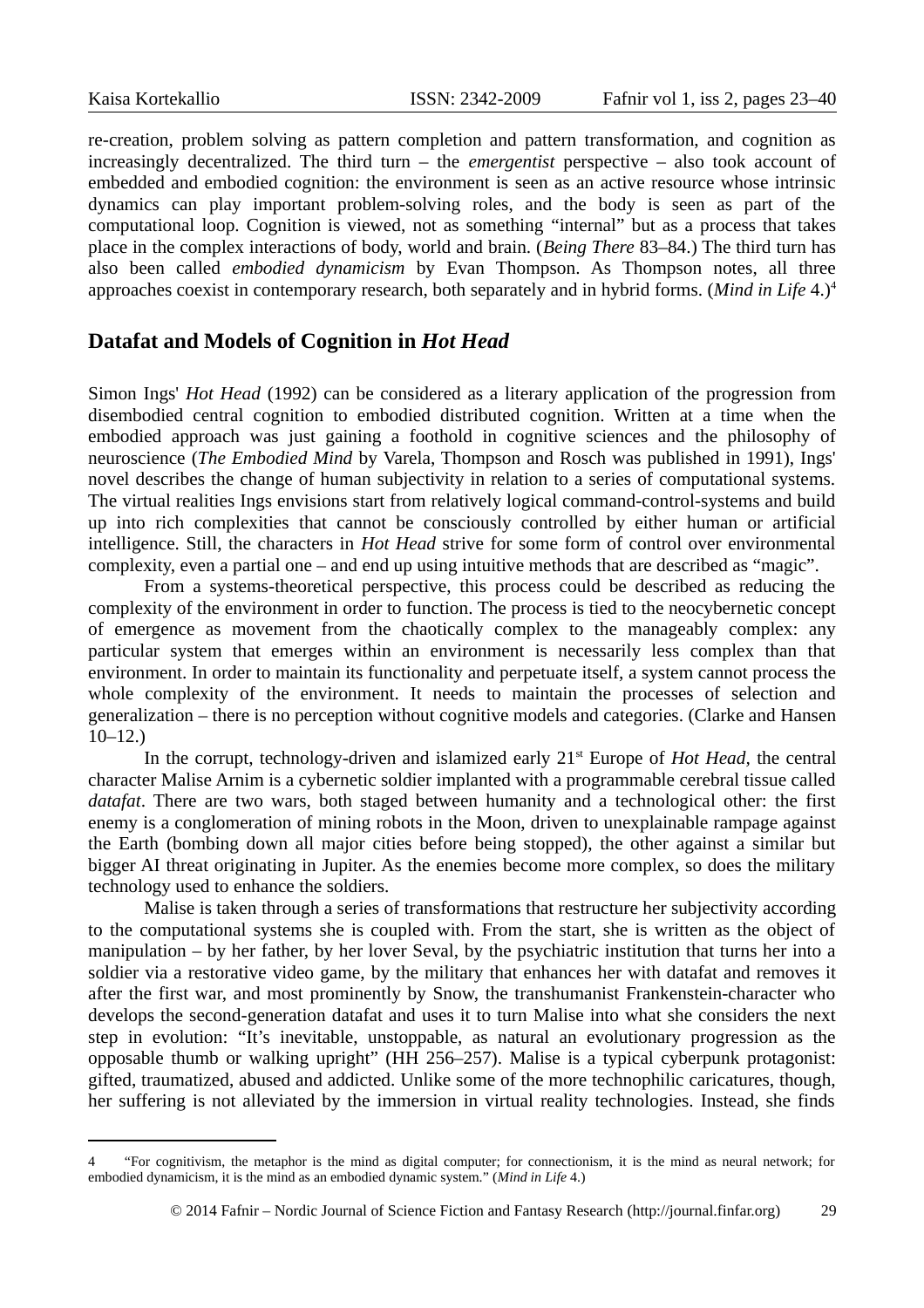that the symbolic structures that form the base of her personality continue to define her, throughout the transformations into enhanced transhumanity and virtual existence.

As the name suggests, *datafat* is programmable yet organic matter. The tissue functions first as an extension of the human mind, then as a replacement for it. Primarily, it is a control system for weapons technology. However, as both the datafat and the enemy intelligence evolve, the datafat becomes a tool for creating artificial persons and worlds. As a narrative device, datafat is a tool for cognitive estrangement – by replacing the "natural" brain with versions of datafat, Ings can experiment with different theories of mind. The first-generation datafat, operated via conscious control of icons, articulates the relation between the program and the operator in terms of the classical theory of mind:

To aid her in her mission, Malise has with her some drones, monitors and gash-built peripherals which she controls via the datafat in her skull. She pictures an icon and a menuscape meshes over her vision. She whispers her choice of equipment and the mesh fills with data, graphics and statistics. (HH 59.)

Hovering just before her was the tree-like icon of her virus. . . . [T]his quick-to-understand symbolic landscape gave her a visual representation of what it could do. It looked right. (HH 70.)

In classical cognitivism, the central metaphor for the mind is the digital computer. Cognitive activity is conceptualized as the formal manipulation of symbols. Meaning is representational, objectively present in the relation between signifier and signified. (See Varela et al 40-43; *Mind In Life* 4–5.) This model of formal and disembodied thought is what is at work in the relation between Malise and the computer program in the above passages of *Hot Head*: Malise chooses an icon – a symbol – and the program responds with a pre-determined action. The operator exists in space as a disembodied point-of-view. This logic of symbolic operations forms the basis of *Hot Head's* model of mind, elaborated further in the next stages.<sup>[5](#page-7-0)</sup>

The first version of datafat features the unconscious routines of the mind explicitly in the icon-based interaction between Malise and the computer. With the introduction of the second version – developed by the neuroscientist Snow – Ings moves towards describing a more connectionist theory of mind. The transition to second-generation datafat is depicted as a painful transformation, involving neurosurgery with ritualistic properties – in Malise's narration, the technicians' strange jargon becomes an incantation, their screens scented fires. After surgery, Malise experiences a new sense of self:

Her idea of her self was changing, warping, and expanding to fill the new spaces within her. Her homunculus was evolving in strange new directions - cancerous swellings and nightmare etiolations. I've killed myself, she thought, wildly. I've killed the human in me. (HH 99.)

Despite the killing of the self and the human in her, Malise is still an "I" – both grammatically and phenomenologically. Even though she is well aware of her self becoming a model of a person running inside a computational system, she still experiences this self as *her* self. Losing her original

<span id="page-7-0"></span><sup>5</sup> Classical cognitivism divided the mind into two separate regions: the subjective mental states of the person and the subpersonal cognitive routines implemented in the brain. This attempt at solving the mind-body problem ("how can a brain have experiences") resulted in what Ray Jackendorff has called the "mind-mind" problem – the unexplainable relation between unconscious computational states and conscious experience (Jackendorff 1987, 20 < *Mind In Life* 6). The cognitivist model offers no explanation for subjectivity or consciousness, as it focuses on the workings of the unconscious mind – which is depicted as a mechanical operating system, hovering beneath consciousness.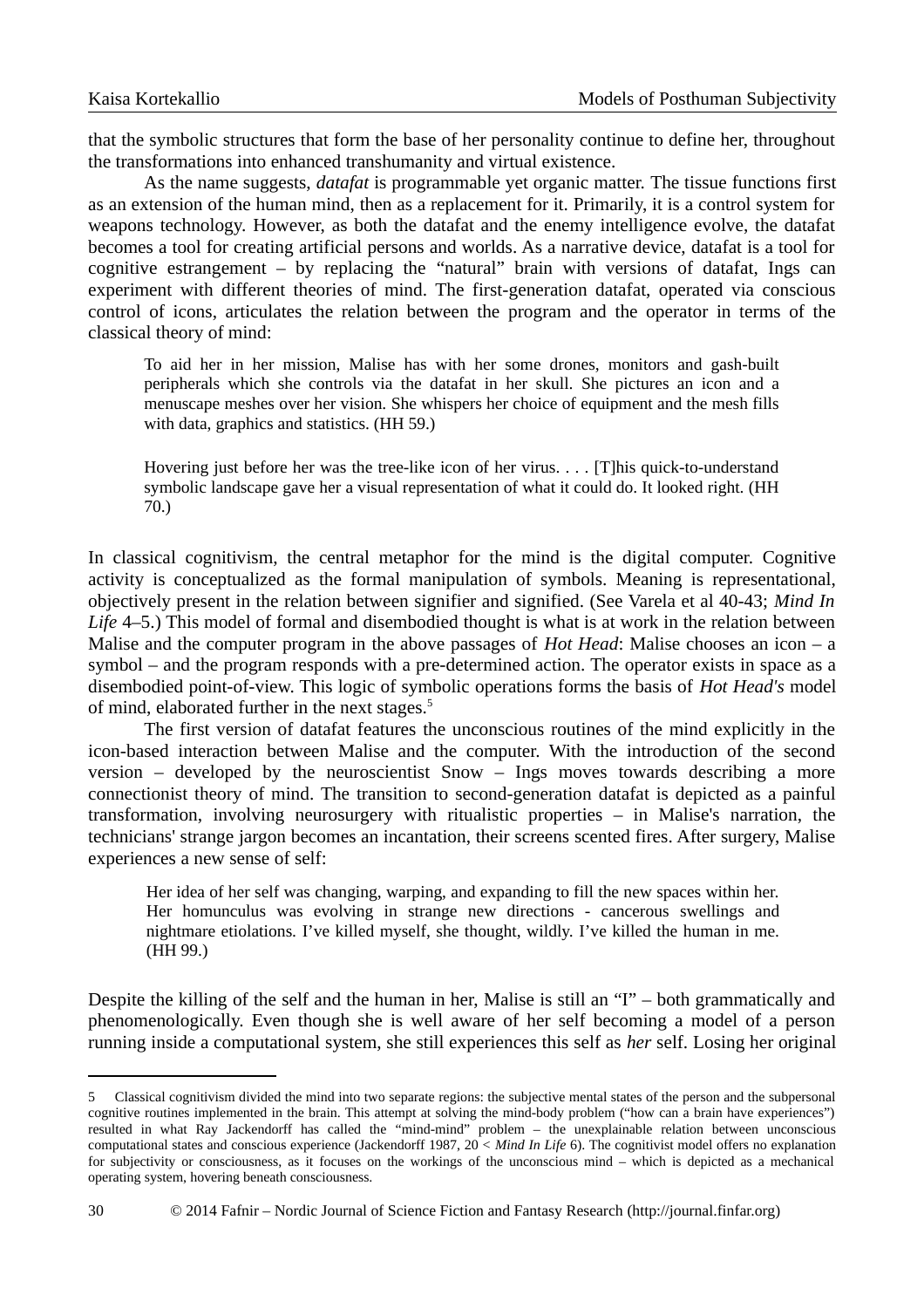form and giving in to "cancerous swellings and nightmare etiolations", she is disoriented and exhausted, but the change does not lead to a loss of subjectivity.

As Malise "updates" her operating system to second-generation datafat, the distinction between "operator" and "program" disappears. Malise's conscious mind is fully integrated into the system as a subroutine. The system still uses the computational capacity of her brain for its operations, but Malise no longer has conscious access to these operations. All mental action happens completely inside one datafat system that includes both artificial and human intelligence. In this system, it becomes possible for the artificial intelligence (datafat) and the human intelligence (or the model thereof) to instantly adapt to each other. On the subjective level of Malise's consciousness, these transformations take place in immersive virtual environments called "story engines":

What Snow's datafat does is read and model your whole intelligence. The operator does not work through Snow's datafat – the datafat models the operator and attempts to achieve a rest state between itself and its model. . . . It's like one of your battle'scapes only more complex. It's running in the calculation spaces of our datafat. It's modelling us. You think you're you, but you're really only your datafat's model of you. (HH 169.)

If a narrative of a novel is considered a kind of virtual reality (as Jean Baudrillard has suggested, and as Ings' artistic choices also seem to suggest), then a virtual reality within a narrative can hardly avoid being metafictional. Ings' text openly embraces the philosophical conundrums brought on by metafictionality. As the focus of Malise's point-of-view shifts from her "original" self to that of a datafat model, she becomes a model of a person running inside a model of an environment. Ironically, her operations in the environment become more dependent on her embodied action than they were in the enfleshed world. She can't control the environment with commands any more – all she can do is live in it:

[I]n a very real sense these places are stories, not landscapes. They're designed to integrate the operator wholly within their structure, in time as well as in space. After a while one isn't aware of performing operations here – one simply lives here. One isn't aware that one is learning anything. The memes act in such a way that it seems one has always known how to use them. . . . The environment adapts itself around whoever inhabits it, like a story rewriting itself for each new reader. (HH 172.)

As tempting as the notion of metafictionality is, focusing on it would not further the cause of this article (there is a risk of it hijacking the whole discussion). A more useful way of reading these passages is to treat them as unusually explicit accounts on phenomenological perception. Read through the computationalist theories of cognition, the virtual environment becomes a metaphorical elaboration on the phenomenological experience of the actual world. Malise – even in her "original" form – is constantly "performing operations" and "running models" but never expressing it with those terms. Phenomenologically, Malise is human – operationally, a machine. The only difference is that in the virtual world she is made aware of the existence of these subpersonal computations. By removing the "natural world" and replacing it with a "virtual reality", Ings clears room for this phenomenological conception of perception.

The idea of a story engine also entails the personal narrative construction of the phenomenological environment. The story engine subtly adapts to the assumptions and expectations of its inhabitants, altering them in the process. Malise is introduced to the story engines by a woman who has, in the course of subjective years, shaped a virtual world of her own: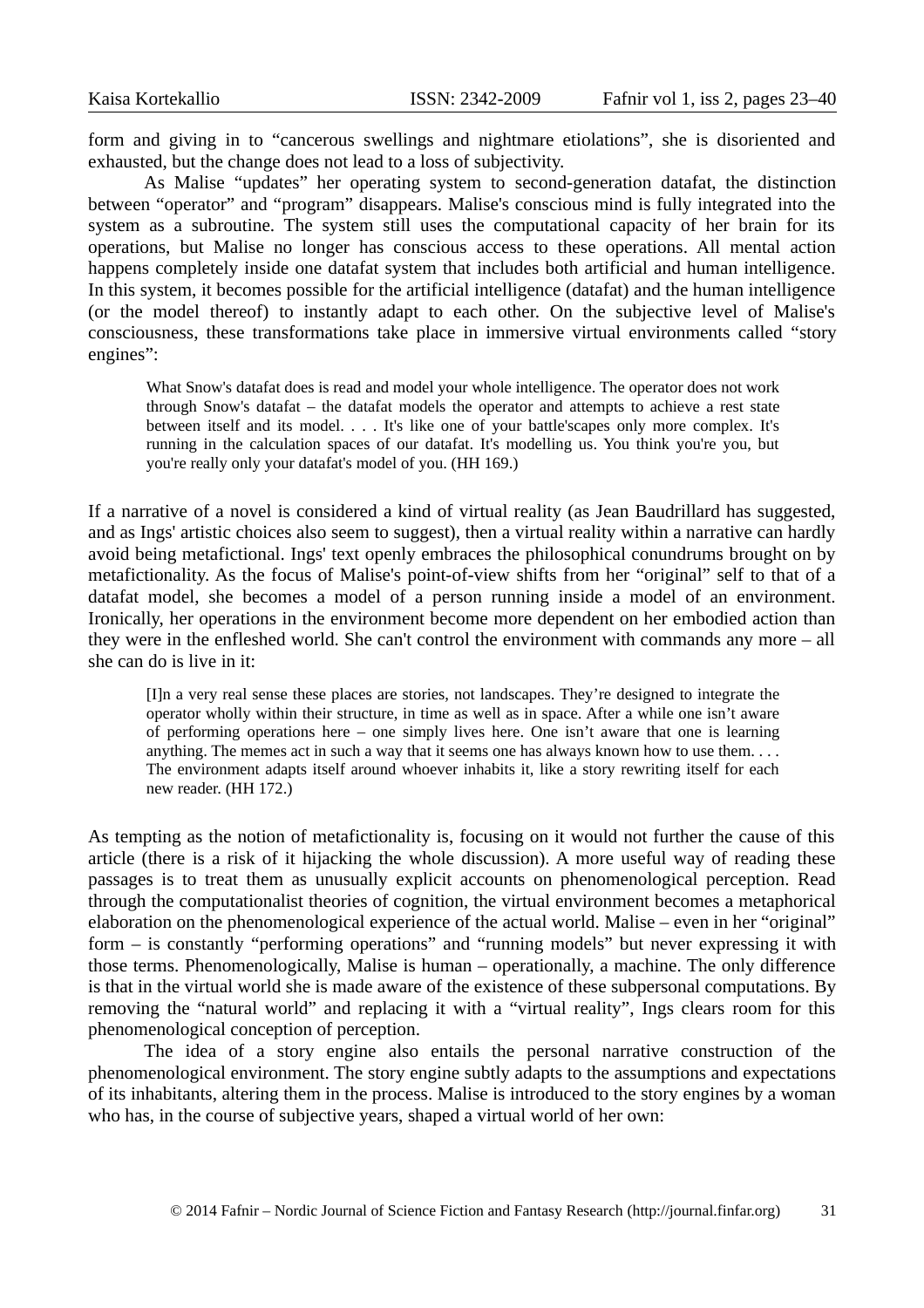The landscape and its ghosts have shaped themselves the better to express my life here with Snow. My memories have been webbed to the fabric of the environment so that I can no longer say what is me and what is external to me. The tastes and smells of the ocean itself have taken on a private meaning. (HH 173.)

In story engines, the relation between cognitive processes and the environment is still viewed as representational (memes act as symbols providing complex meanings for different parts of the environment), but more dynamic than the unambiguous relations in first-generation datafat systems. The emphasis on the interactive learning processes in the distributed system highlights that the story engine is considered a neural network.

### **Adapting to Environmental Complexity**

The third level of complexity in *Hot Head* involves a collective artificial intelligence the size of an asteroid – the Jovian Massive. Originally sent to Jupiter for mining purposes, these semi-intelligent non-human AI's have conglomerated, began to reproduce exponentially and left the planet in search for new hardware and electronics. The AI's endless appetite poses an apocalyptic threat to Earth. Along with other veterans of a previous AI war, Malise is sent to stop the Massive. This includes her physically entering its computational system and becoming a part of it – another model, now run by a different machine.

The environment inside the Jovian's mind is depicted as a large-scale neural network - "the kind of informational matrix that is suited less to the lives of individuals than to the modelling of whole civilizations" (HH 283). It is also labeled "insane". The only functional way to operate in it is to intuitively engage in mythical and symbolic narratives – sacred quests, metamorphoses and ritual deaths. The complexity of these operations is overwhelming to human operators. The only suitable label for the unconscious computations between the subjects-as-models and the world-as-operating-system appears to be "magic".

Particularly important is the symbolic system of tarot. The Jovian uses it to make sense of Malise's personality. "The cards are useful. They act like a kind of . . . story engine. They are a tool-kit by which to describe personality." (HH 292.) It is possible to use tarot this way because Malise's personality has already in her youth been founded on its symbols. Malise's first lover, Seval, has used tarot as a powerful codifier. In *Hot Head,* the reversed Papess card becomes a heavy cluster of personal symbolism, signifying all the violent experiences of her life: the death of her mother, the death of Seval, the previous war. Turning it round becomes an act of transformation – or reprogramming:

Seval pointed to the fourth card: 'This is beneath you; upon this you are founded. Oh dear -' It was the Papess reversed. 'Lust. Enslavement. Belligerence. We can't have that.' She turned the card round. 'Hey!' Malise yelled, scandalized. 'You can't do that!' Seval looked into her eyes. Her whole face seemed old. Not decrepit – old. Ancient, adamantine. 'You wanna bet?' (HH 143.)

In the climatic ending of *Hot Head,* the Jovian goes through Malise's personal history by re-running them through her subjective experience. Ings reuses the above tarot-reading scene almost verbatim, as he does several other scenes from the earlier sections of the story. As Amy, the Jovian's communication channel, puts it: "The symbols which lie at the very root of your personality will explain your purpose and worth to the Jovian" (HH 292). Until the turning of the reversed Papess card, the reading follows the one made in the past by Seval. As the card is revealed, there is a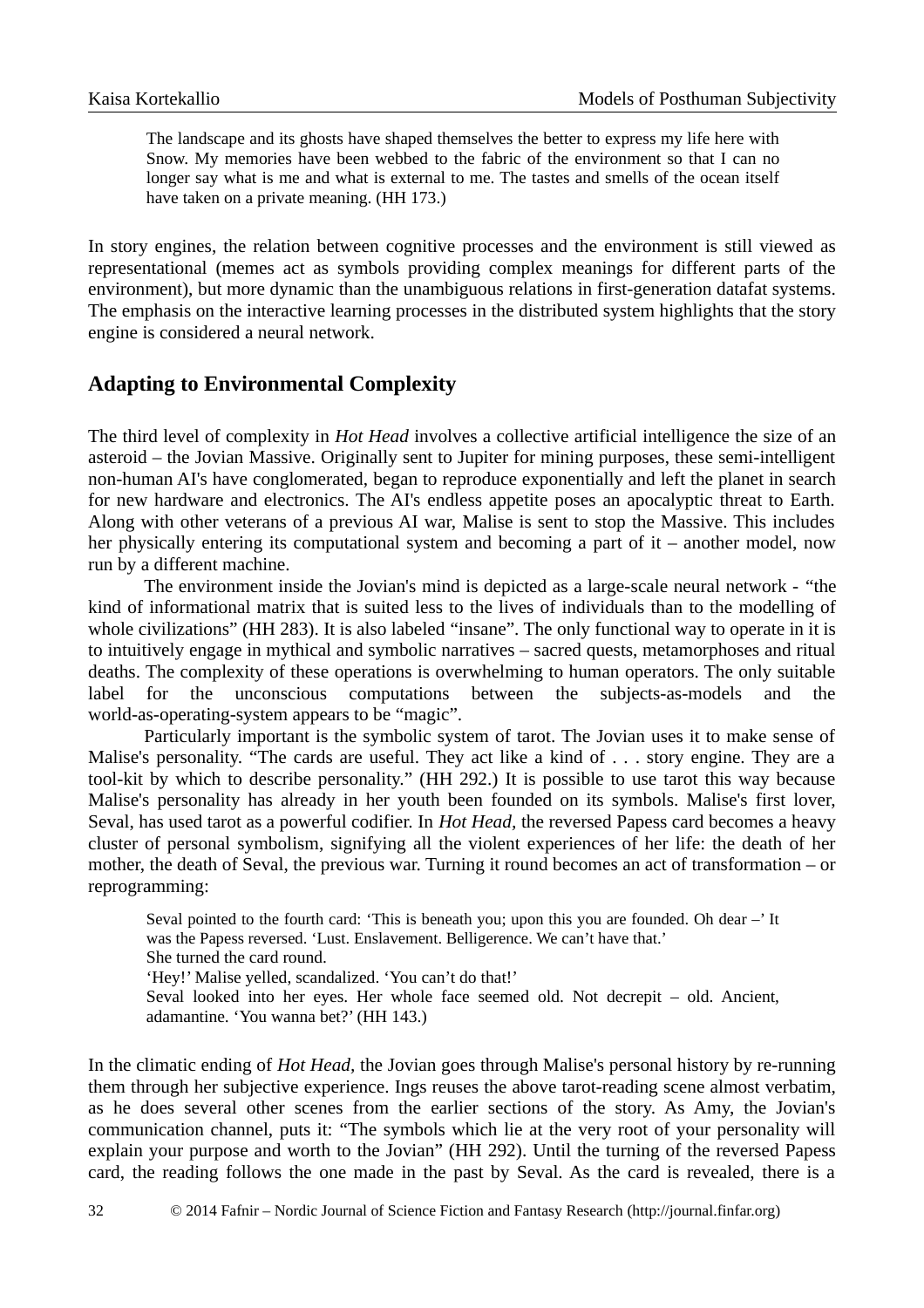significant variation: frustrated with the machine intruding into her past, Malise turns the card over herself – which leads to the final resolution with Jovian. This illustrates rather elegantly the connectionist view of problem solving as pattern completion and pattern transformation. Form is inseparable from content: the complex weave of Ings' prose is repeated and slightly altered, as are Malise's memories and the configuration of the Jovian's mind.

Malise has no idea how the Jovian exactly uses this information to judge her character – but it is implied that the method is some form of complex computation. "I suppose stopping the Jovian was such a complex business, it took all my life experience to contain the necessary memes" (HH 297). However, the general feel invoked here and throughout the story is that of magic  $-$  of incomprehensible and illogical happenings that still, on some unconscious level of cognition, make perfect sense. In young Malise's mind, magic forms the basic structure of the physical world:

Magic works, she thought. Magic does not come from outside the world - it is all around us, if only we knew how to look. It is not a thing. It is simply the way the world weaves itself before our eyes. We obey the weave; we look in the right directions and the world seems solid. (HH 43.)

"Magic" is, of course, just one way of naming unintelligible phenomena. To quote the old SF proverb known as Clarke's Third Law: "Any sufficiently advanced technology is indistinguishable from magic."[6](#page-10-0) In *Hot Head,* magic appears as an intuitive explanation for environmental complexity – and a strategy for addressing it. From a neocybernetic perspective, the function of tarot in *Hot Head* could be viewed as a means of reducing the complexity of the environment that is the Jovian system. Ings' "magic" could be considered as an intuitive technology – a means of addressing "the way the world weaves itself", even without analytically understanding it. The symbolic system of tarot serves as a tool-kit for the specific purpose of describing the complexity of a psychic system.

Even though Malise is produced as an integral part of AI systems, as a character she still contains a certain nostalgia for individuality and originality. The symbolic order determining the narrative logic of her life posits her as the warrior character, the war hero – and throughout the story, she has strived to become that hero. The final resolution between herself and the Jovian is therefore anticlimactic and she is left without a purpose in the world. "[I]t doesn't feel like winning. I'd hoped I would get to press its stop button. As it is, I was the button it pressed to stop itself." (HH 298.) Born and culturally inscribed as human, Malise cannot willingly become posthuman. For a deeper vision of posthumanity, Ings has to come up with another character: *Hotwire*'s Rosa.

#### **Technological Ecosystems in** *Hotwire*

Set in the same fictional universe as *Hot Head, Hotwire* (1995) also illustrates the embodied and enactive views of distributed cognition. Where *Hot Head* addresses the modeling of cognition and the symbolic construction of subjectivity, *Hotwire's* focus is on life and its emergent properties.

In the speculative historical situation of *Hotwire*, the world teeters on the brink of technological singularity. Human subjects have been made largely redundant by massive artificial intelligences who handle all major analytical and administrative tasks. As the Massives gain more power and coherence of will, the humans are rapidly reduced to the state of "fleas trying to second-guess their dogs" (HW 96). It is not only human-made AI's, but cities and seas too, that emerge as cognizant subjects. As in the wildest transhumanist dreams, the whole material world seems to be "waking up" due to the increase in computational power (see Kurzweil 33, 265–266).

<span id="page-10-0"></span><sup>6</sup> See TV Tropes: http://tvtropes.org/pmwiki/pmwiki.php/Main/ClarkesThirdLaw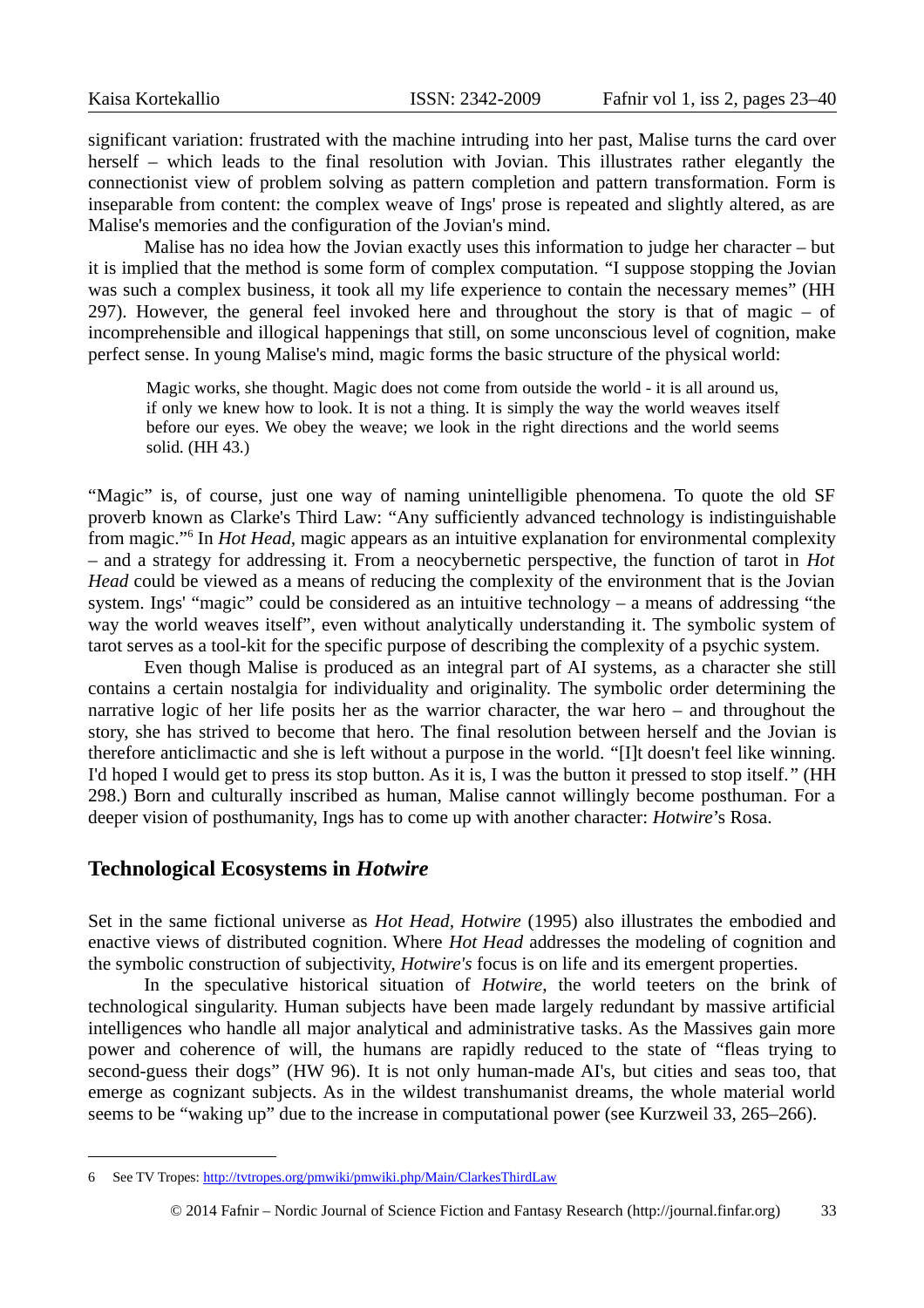Massives also have the power of producing new biological creatures from scratch. One of the two protagonists of *Hotwire*, Rosa, is an artificial girl produced inside a Massive. This Massive, a rogue orbital space station called *Dayus Ram,* is referred to as Rosa's Mother. From this womb-like state, she is transferred to Earth by the other protagonist, Ajay. Ajay is a reluctant hero character, similar to *Hot Head'*s Malise Arnim in many aspects: he is also a "hired gun", a component of a superhuman machinery of violence. Like Malise, he is also denied the resolution of a heroic narrative: by the end of the story, he is made to realize that for his whole life, he has been controlled by the needs of other people and institutions. Ajay also plays the human to Rosa's posthuman: the posthuman aspects of Rosa's character are brought out by the contrasting perspectives.

Rosa's Mother is at once a womb, a mind and an ecosystem: a bio-technological laboratory, constantly producing and re-producing novel forms of enfleshed posthumans. Only a small fraction of these creations are made in Dayus Ram's conscious parts, others are of unconscious origin. They take on all the grotesque, sublime and abject forms of speculative posthumanity: talking animals, angels, balls of cancerous tissue inhabited by collective minds. Rosa herself is but one possible outcome of the process of creation, temporal and contingent as the rest of the odd creatures. Roaming the dusty rooms of her mother's unconscious parts, she too is reduced to the scale of fleas and even microbes:

A fish cannot imagine 'sea'. A tree snake cannot picture 'forest'. A foetus does not know its mother's shape. Rosa, living here, lived still in her mother's womb. She had, as a consequence, no image of her mother. She could no more understand her ma than a bacterium in her gut could know her. (HW 47.)

From a systems-theoretical perspective, Rosa can be considered a subsystem. Like Malise in *Hot Head*, she can be described as an "animate calculator" (HH 253), an integral and oblivious part emerging from a complex whole. In the passage above, her inability to process the complexity of the environment is made strikingly clear. In *Hotwire*, however, this logic acquires a more visceral effect due to ecological metaphors and excessive descriptions of Massive-made flesh. For the purposes of this article, the most important aspects of the novel are the technological connectivity of Rosa's biological body and the peculiar nature of the agency this connectivity brings with it.

#### **Intelligent Flesh and Emergent Consciousness**

The bodies of Rosa and other Ma's creations are fashioned from a novel brand of datafat. A few decades of experimenting by mad scientists (both human and non-human, including *Hot Head's* Snow who now rules the world as the primary operating system for emerging AI cities) has resulted in intelligent flesh, capable of connecting and communicating with one's technological environment. As Rosa finds out in a communication loop with a Massive, every cell of her body is made of datafat: "You're all 'fat, little one. All Massive flesh. Each flake of skin. Each cell." (HW 270.)

In Rosa's phenomenological experience, the capabilities of her intelligent flesh are independent of her rational consciousness. Inside her Mother, she is an instinctive being, devoid of individual language or thought, acting without conscious decision. Once she is brought to Earth, her body continues to confuse her – it does not function in the same way as do the bodies of Earth-born humans. Rosa becomes conscious of her receptibility to electromagnetic waves: as she turns off the radio, the song keeps on playing in her head. She instinctively operates everyday appliances, vehicles and weapons by "minding" them, sometimes without consciously willing to. Her abilities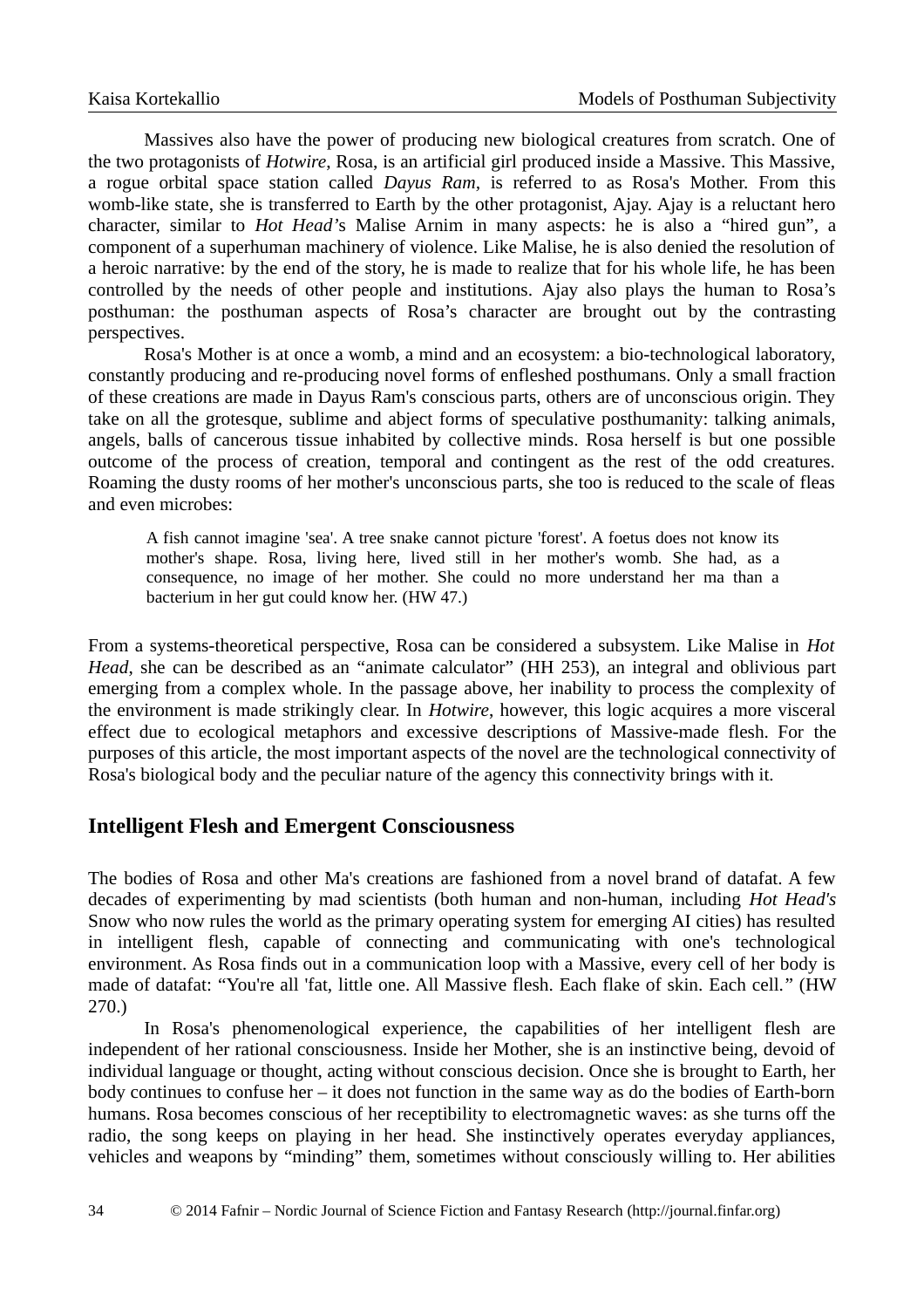are compared with sexual desire and enhanced by affects like anger and fear. "I don't really know how I do it. I do it is all." (HW303.) It is not her brain alone that connects and computes, it is the entirety of her body, both the conscious and the unconscious aspects of it.

As in *Hot Head,* datafat functions as a tool for cognitive estrangement. It enables a detachment from the traditional dualist model of mind and body, as well as the "skullbound" model of classical cognitivism. As we saw above, it cunningly reroutes the reader's attitude towards embodiment by building on the well-established science (fiction) trope "the brain is a computer". At first, datafat is a cognitive enhancement, an interface tissue, supposedly operating analogically to cells in a human nervous system. Once this is established in *Hot Head*, it now becomes possible to invent bodies constructed completely of intelligent material*,* resulting in a model where every cell is a computer – or matter with mind. Not exclusively human mind, however, but a mind pervasive in all matter – best exemplified by the emergent intelligence of Massive Presidio's body of water, a "thinking sea":

She looked out the porthole. Sunlight skittered on the rippling water, like TV interference. 'You hear it?' he whispered.

'Just white noise.'

'Oh no.' He was sobbing openly now. 'Not noise. A harmony. So beautiful!'

'The sea?'

He nodded. 'Presidio!'

Rosa frowned. Which did he mean? Presidio or the sea? Or did he mean both? But how could the sound be both? What sound? What was he listening to? The rush of quanta from the sea, or some hidden rhythm? Natural music, or minded music?

And after all, she thought then, who's to say when chaos becomes mind? What stops the sea, as it signs its name in ripples on Waddell Beach, from thinking? May it not one day flux and give over scrawling in the sand, and start instead to manufacture eyes, fingernails, bags of blood and rolls of hair?

What distinction made her 'artificial' and Ajay 'natural'? Could you not say, with equal rightness, that the Earth had mind to make the things it made? Or that Ma herself was unthinking, a natural force merely, though supplied with handier tools?*Flap* went the waves. Ajay as Earth's signature, Earth's ripple.

*Flap.*

Rosa, in her turn, as Ma's –

Troubled by thoughts that did not seem to come from her, Rosa lost her concentration and found herself looking not at the waves, but through them, at deeper patterns of light, correspondences, shapes, echoes... (HW 267–268.)

In this passage, there are two things that need addressing. Firstly, the form of narration. As Rosa connects to the sea, its mind merges with hers with a subtle glitch in the discourse. The glitch is located at "And after all, she thought then", after which certain poetic grandiosity enters the discourse. Sophisticated phrases such as "could you not say" and "a natural force merely" are not present in the passages where Rosa's mind is disconnected from the Massives. Rosa thinks with Presidio, "thoughts that did not seem to come from her". In this form, her individuality is renounced. As during her time inside *Dayus Ram*, her mind is constructed as an integral process of an environment.

The second thing that needs addressing is the philosophical content of these thoughts. Presidio refutes the distinction between artificial and natural life, moving from the dualist framework – indicated by the conjunctive "or" – to a view supporting continuity of life and mind. On a dynamical level, Presidio *is* the sea, much in the same way as Rosa *is* her body – the thinking subject is an effect of material existence and movement, the rhythm and ripple of waves. This is elaborated later in the "conversation" between Rosa and Presidio, when "mind" is defined as an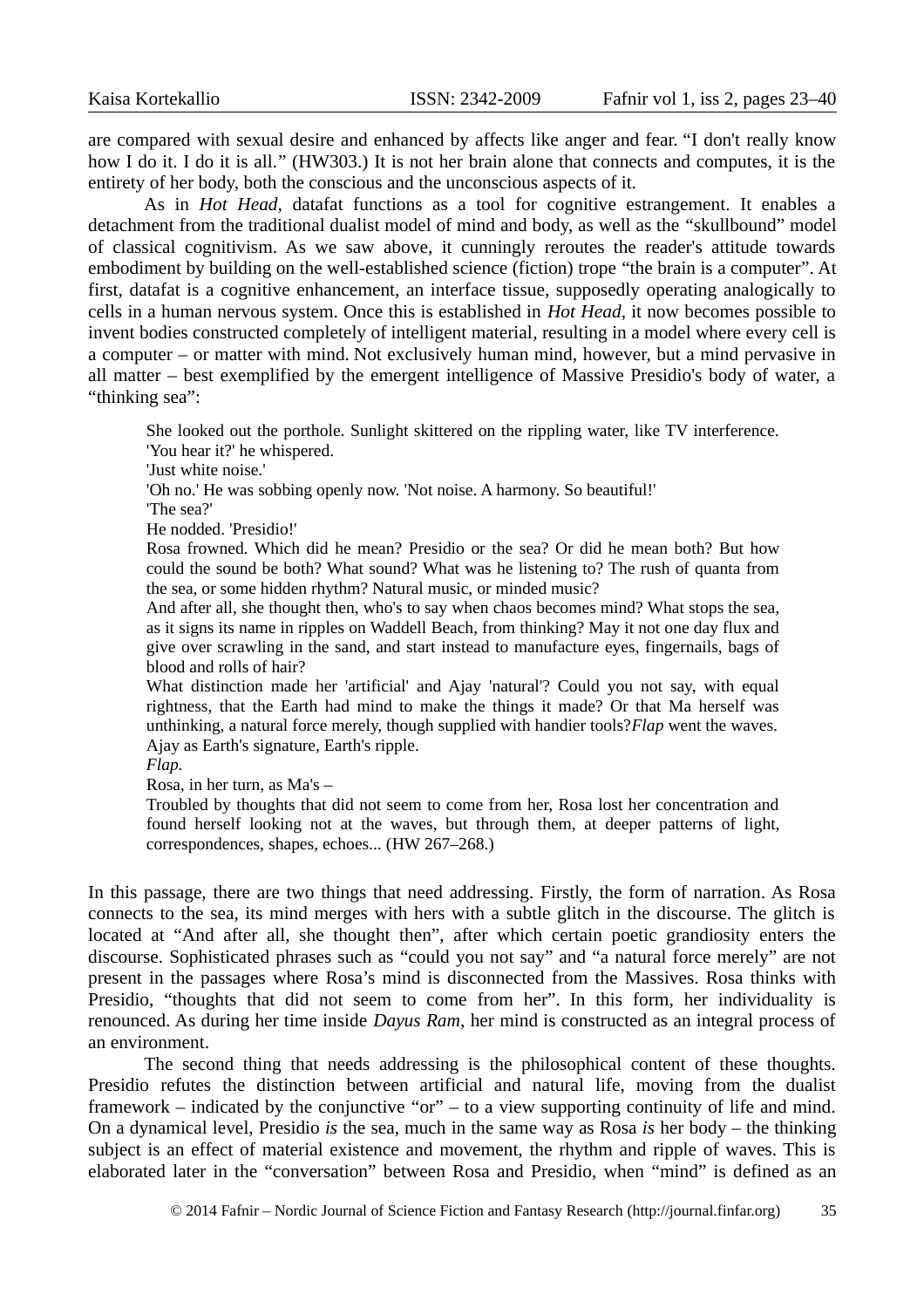emergent "side-effect of being". "The more you are, the more you think. Of course the earth thinks, on one scale. And so do you. Xu's boat thinks too; just not a lot, is all." (HW 269.)

In cognitive science and theoretical biology, the idea that life and mind share a set of basic organizational properties is known as the "strong continuity thesis of life and mind". Simply put, this thesis sees the distinctive properties of mind as an enriched version of those fundamental to life. In Evan Thompson's elaboration of Fransisco Varela's proposition, "living is sense-making", every living system is considered as both an autopoietic and a cognitive system. This broad usage of the term "cognition" is meant to highlight the intentionality present in the enactive self-organisation of all living systems. Even the simplest motile bacteria "make sense" of the world through their sensorimotor and metabolic activities: the environment of a bacterium is more organized than a world as an objective reality. The acts of moving and eating constitute both the bacterium (as an individual or a self) and the environment (as a domain of interactions proper to that self). (*Life in Mind,* 128–129, 158.)

This is the far end of the emergentist approach to cognition. The proposition "living is sense-making" reorganizes life and mind into a continuum: mind is life-like and life is mind-like. Similar ideas can be found in neomaterialist philosophy. For example, in the "vital materialism" of Rosi Braidotti, all matter is considered as affective and self-organizing. "Life" is not codified as the exclusive property of the human species but as a dynamic force that "cuts across and reconnects previously segregated species, categories and domains". This conception of life is signified by the word *zoe* – as opposed to *bios*, the discursive and intelligent life reserved only for humans. (*Metamorphoses* 132, *The Posthuman* 60.) [7](#page-13-0)

Despite never becoming a "subject" in the sense of a unitary and autonomous individual, Rosa acquires a certain "competence with the world" (HW 251). This competence is not articulated in terms of control over other individuals or the environment, but in terms of adaptation.

Reminiscent of most teenage superheroes, Rosa's body is superhuman but her social self is not: she is constantly permeated by overwhelming technological, social and emotional influences. For the most part of the story, she is depicted as clumsy, awkward and ignorant. As the other central character of *Hotwire*, Ajay puts it, "Rosa was no goddess, monster, angel, ancient power; she was a girl" (HW 309). On a conscious and discursive level, she does not grasp the complexity of processes permeating her – but she adapts to them and learns to work with them on an embodied and intuitive level. In a sense, *Hotwire* can even be considered as a variation of a *Bildungsroman*, telling the story of the socialization of a young person. However, in Rosa's case, the socialization is not only adapting to the norms and conventions of human society, but also coming to terms with other life on Earth – including the life of her own body. For Rosa, "competence" includes the posthuman dimension of her senses, her ability to "reach out with her mind" towards all entangled systems of the technosphere.

One of the complex processes permeating Rosa's body is the change induced by pregnancy. The originating event is described quite early on in the story  $-$  a symbolically loaded sexual scene featuring unconscious Ajay and one of *Dayus Ram*'s surgical operating rooms – but the issue does not re-emerge until Rosa begins to feel the effects the pregnancy has on her. The pregnancy is also described as a loop of technological interaction:

Her morning nausea wore off at last, and in its place came a sensation of power she'd not experienced before. Something inside her, solid and powerful, was giving her energy. Like a battery, she thought. A battery in her belly. She said nothing about it to Ajay. She didn't want him to know

<span id="page-13-0"></span><sup>7</sup> Braidotti's view is linked to what Stacy Alaimo has termed the "material turn" in feminist theory, environmental studies and science studies. Karen Barad has also called for a reassessment of the cultural from the perspective of the material: "How did language come to be more trustworthy than matter? Why are language and culture granted their own agency and historicity while matter is figured as passive and immutable, or at best inherits a potential for change derivatively from language and culture?" (801.)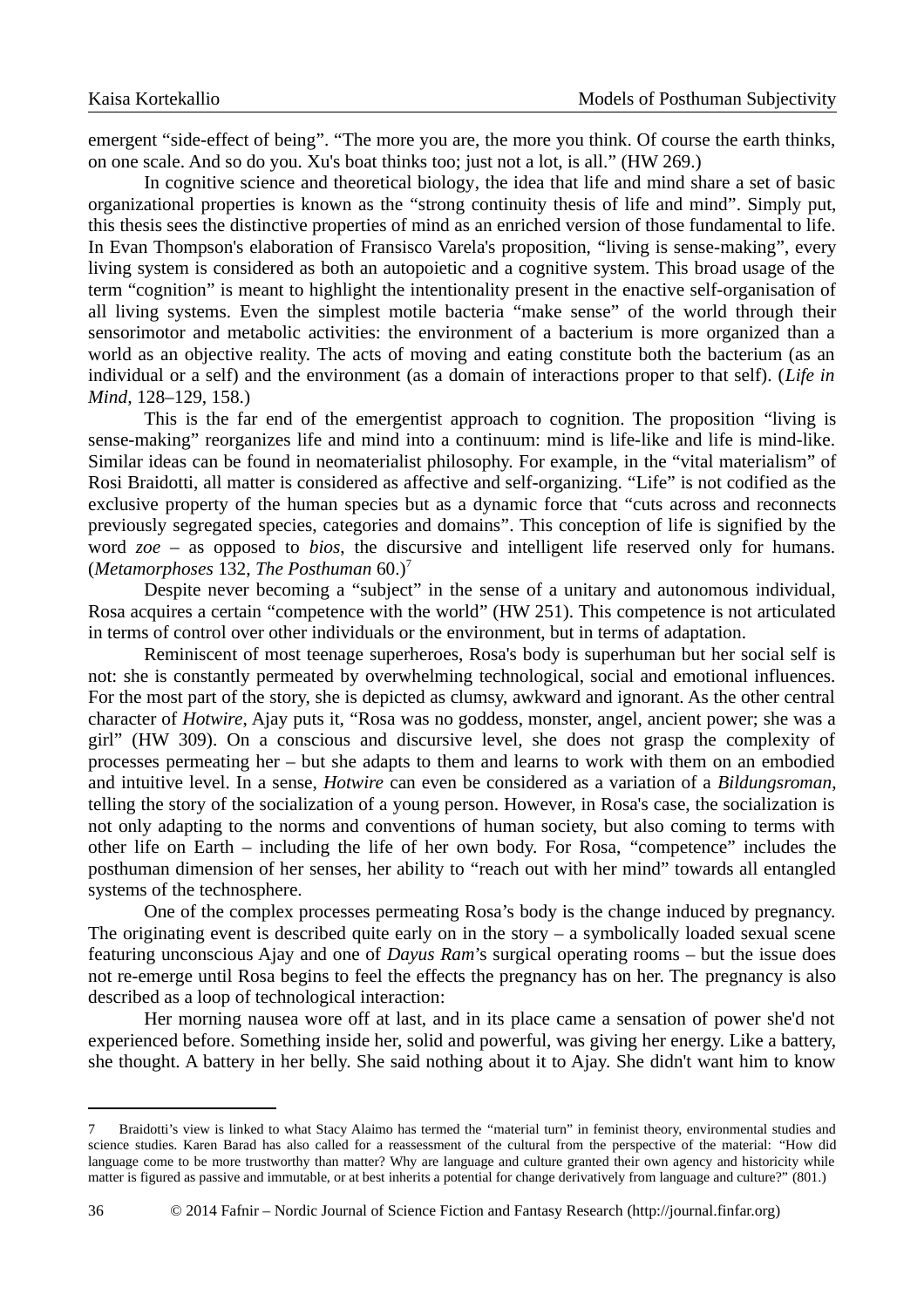how strong she was, how capable. She hid from him her growing competence with the world. (HW 251.)

In Braidotti's perspective, the construction of a thinking subject can not be separated from that of a desiring subject. Thinking is seen as "a tendency, a predisposition which expresses the outward-bound nature of the subject . . . a way of establishing connections with a multiplicity of impersonal forces" (*Metamorphoses* 70). "Thinking", in neomaterialist thought, is very much like the all-permeating "mind" in Ings' novels – largely non-conscious, affective and intensive. There is a pre-discursive moment in thinking, a passion for it, like the rippling of waves in the sea that is Presidio. This passion is also present in the descriptions of *Hotwire*'s thinking cities – the city of Rio de Janeiro is expected to develop emergent consciousness on its own (without a human-assigned brand-name personality), a tendency that is expressed in the material flows of masses – traffic, football audiences, crime and carneval. Even if it is not conscious yet, the city can be said to "think" on some level – on the preconscious level of its living operationality. In Ings' novels, the conception of living matter leads to a particular brand of cybernetic animism.

In this monistic model of the world, there is no categorical difference between a Massive-made datafat-body and an earthmade flesh-body. Both are considered thoroughly intelligent due to their living processes. However, it is crucial that Rosa is narratively constructed as different, as posthuman – without this defamiliarization it could be hard for a rationalist sf reader to accept the sense-making capacities of her living body. The posthuman signifies first and foremost a change in the conceptualization of subjectivity  $-$  Rosa the posthuman is Rosa the human, just conceptually organized in a slightly different manner. In creating a character that experiences the computational power of her biological system on a sensory level, Ings makes the reader consider the possibility of all bodies having "a life of their own" – and the limits of conscious control.

#### **Conclusions**

In *Hot Head*, Simon Ings utilizes the novum of datafat in developing a conception of subjectivity as an emergent effect produced in the interaction of multiple complex systems. Through the painful subjective experiences of the character Malise Arnim, he is able to convey some of the challenges inherent in the crisis of humanist thought: the loss of originality and heroism, and the disorientation of a character whose symbolic construction posits her as the subject in a world of objects. Overcoming this dualism, and the dialectic of control and lack of control, is depicted as a slow and painful process. Malise is constructed as a tragic character, striving towards a goal that has no practical value in a fictional world where individual heroism has been replaced by the strategies of collective environmental adaptation. Malise cannot escape the systems that produce and define her any more than she can escape her own living body.

*Hotwire's* Rosa evokes a different kind of subjectivity. She is produced as a posthuman creature, devoid of individualized language and agency. In the narrative construction of Rosa, datafat acquires a new purpose as a device enabling a conception of thoroughly intelligent flesh. Rosa has little conscious control over the operations between her flesh and the technological environment. However, both Rosa and Malise find ways of reducing the complexity of their respective environments. In Ings' prose, the strategies of adaptation acquire forms that would appear paranormal in any other context: tarot readings and animistic communication. In the logic of Ings' prose, these actions are constructed as thoroughly material – based on the premise of the living intentionality of matter itself.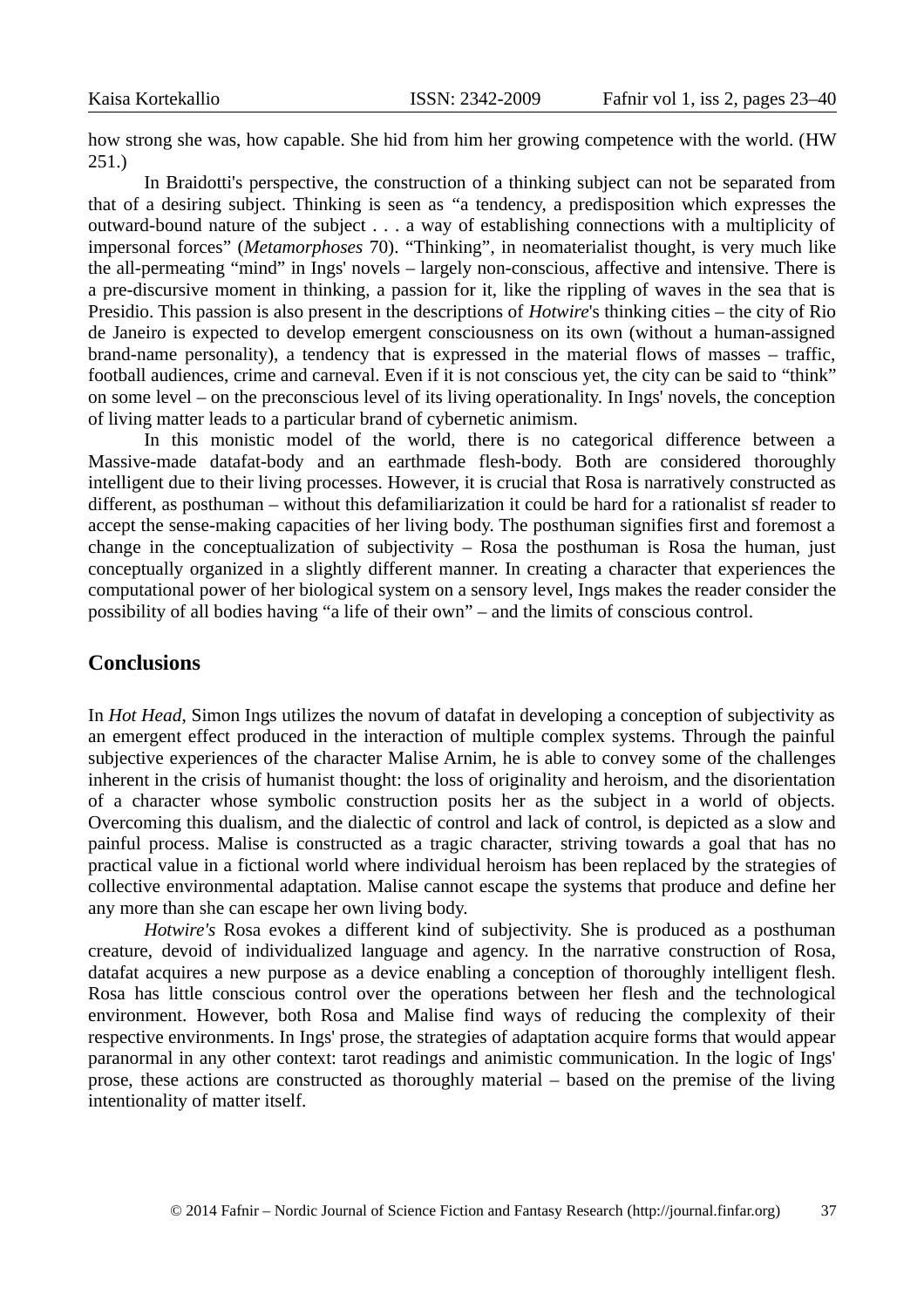Ings' work is exceptional in its thorough utilization of systems-theoretical ideas and recent developments in cognitive science. Still, it is not the rational communication of ideas that makes the work exceptional, but the integration of these ideas into the representation of subjective experience. In Malise and Rosa, Ings manages to convey modes of experience that might be called 'posthuman subjectivity.

## **Works Cited**

#### Primary sources

HH = Ings, Simon. *Hot Head*. London: Harper Collins Science Fiction & Fantasy, 1992. Print. HW = Ings, Simon. *Hotwire*. London: Harper Collins Science Fiction & Fantasy, 1995. Print.

#### Secondary sources

"99. Neil deGrasse Tyson - Beyond Belief 2006." A talk by Neil de Grasse Tyson, recorded on video at Beyond Belief Conference at the Salk Institute, La Jolla, California Nov 7th 2006. Viewed May 10th 2014. Url: https://www.youtube.com/watch?v=BIbfD4VuVsc

Alaimo, Stacy. *Bodily Natures: Science, Environment and the Material Self.* Bloomington: Indiana University Press, 2010. Print.

Åsberg, Cecilia, Koobak, Redi & Johnson, Ericka: "Beyond the Humanist Imagination." *NORA – Nordic Journal of Feminist and Gender Research* 19.4 (2011): 218–230. Print.

Badmington, Neil. "Introduction: Approaching Posthumanism." *Posthumanism*. Ed. Neil Badmington. Hampshire and New York: Palgrave, 2000. 1–10. Print.

Barad, Karen. "Posthumanist performativity: Toward an understanding of how matter comes to matter." *Signs* 28.3 (2003): 801–831. Print.

Braidotti, Rosi. *Metamorphoses. Towards a Materialist Theory of Becoming.* Cambridge and Malden: Polity, 2002. Print.

- - -. *The Posthuman.* Cambridge and Malden: Polity, 2013. Print.

Bukatman, Scott. *Terminal Identity. The Virtual Subject in Postmodern Science Fiction.* Durham and London: Duke University Press, 1993. Print.

Butler, Andrew M. "Postmodernism and science fiction." *The Cambridge Companion to Science Fiction*. 9th edition. Eds. Edward James and Farah Mendlesohn. Cambridge: Cambridge University Press, 2011. Print.

Clark, Andy. *Being There. Putting Brain, Body and World Together Again.* Cambridge: Massachusetts Institute of Technology, 1997. Print.

- - -. *Natural Born Cyborgs: Minds, Technologies and the Future of Human Intelligence*. New York: Oxford University Press, 2004. Print.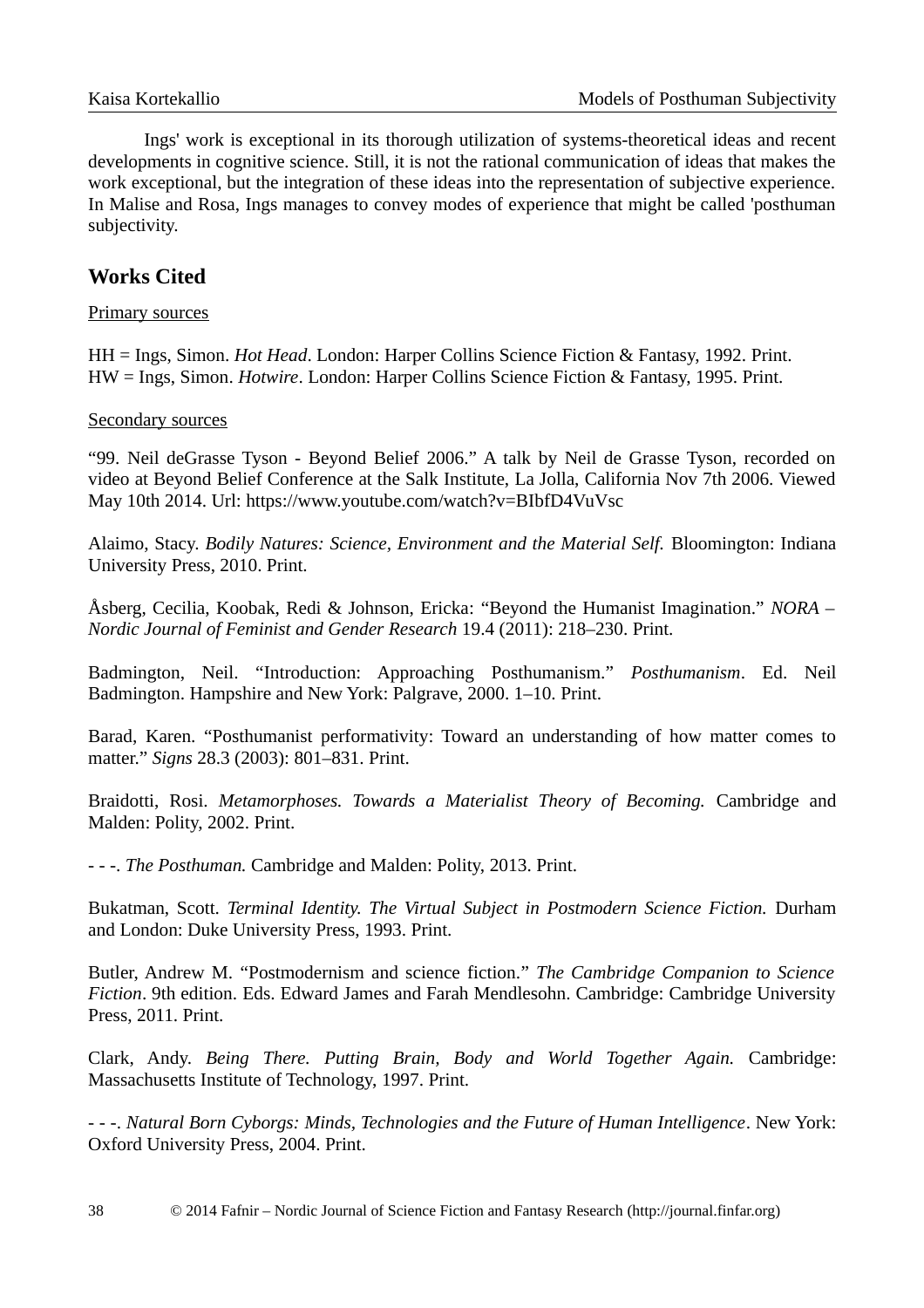Clarke, Bruce. *Posthuman Metamorphosis. Narrative and Systems*. New York: Fordham University Press, 2008. Print.

Clarke, Bruce and Hansen, Mark B. N. "Introduction." *Emergence and Embodiment. New Essays on Second-Order Systems Theory.* Eds. Bruce Clarke and Mark B. N. Hansen. Durham and London: Duke University Press, 2009. 1–25. Print.

Graham, Elaine. *Representations of the post/human. Monsters, Aliens and Others in Popular Culture.* Manchester: Manchester University Press, 2002. Print.

Hansen, Mark B. N. "System-Environment Hybrids." *Emergence and Embodiment. New Essays on Second-Order Systems Theory.* Eds. Bruce Clarke and Mark B. N. Hansen*.* Durham and London: Duke University Press, 2009. 113–142. Print.

Hayles, N. Katherine. *How We Became Posthuman: Virtual Bodies In Cybernetics, Literature and Informatics.* Chicago: University of Chicago Press, 1999. Print.

Jones, Gwyneth. "The icons in science fiction. " *The Cambridge Companion to Science Fiction*. 9th edition. Eds Edward James and Farah Mendlesohn. Cambridge: Cambridge University Press, 2011. Print.

Kurzweil, Ray. *The Singularity is Near. When Humans Transcend Biology.* London: Penguin Books, 2005. Print.

Mandala, Susan. *The Question of Style: Language in Science Fiction and Fantasy.* London: Continuum, 2010. Print.

McGuirk, Carol. "The 'New' Romancers: Science Fiction Innovators from Gernsback to Gibson." *Fiction 2000. Cyberpunk and the future of narrative*. Eds. George Slusser and Tom Shippey. Athens: University of Georgia Press, 1992. 109–132. Print.

Parikka, Jussi. *Koneoppi: ihmisen, teknologian ja median kytkennät*. Turku: Turun yliopisto, 2004. Print.

Rabinowitz, Paula. "Soft Fictions and Intimate Documents: Can Feminism be Posthuman?" *Posthumanism*. Ed. Neil Badmington. Hampshire and New York: Palgrave, 1995/2000. 42–55. Print.

Rutsky, R. L. "Mutation, history, and fantasy in the posthuman." *Subject Matters*, Vol. 3, No. 2/Vol. 4, No.1: 99–112. London: London Metropolitan University Press, 2007. Print.

Sheehan, Paul. "Introduction. Contingencies of Humanness." *Becoming Human. New Perspectives on the Inhuman Condition*. Ed. Paul Sheehan. Westport: Praeger, 2003. 1–12. Print.

Slusser, George. "The Frankenstein Barrier." *Fiction 2000. Cyberpunk and the future of narrative.* Eds. George Slusser and Tom Shippey. Athens: University of Georgia Press, 1992. 46–71. Print.

Soper, Kate. *Humanism and Anti-Humanism. Problems of Modern European Thought.* London: Hutchinson, 1985. Print.